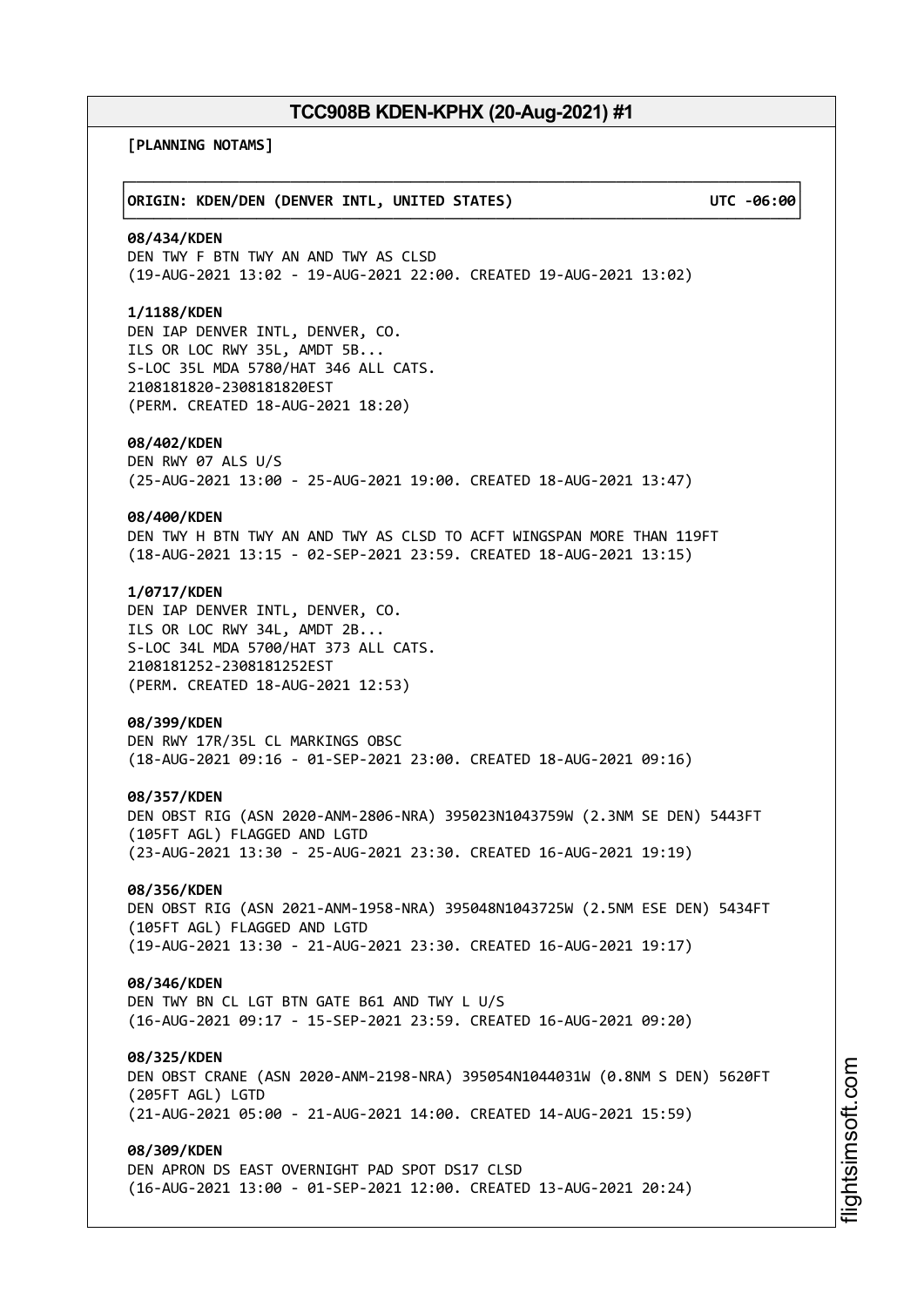#### **08/207/KDEN**

DEN OBST RIG (ASN 2015-ANM-1508-NRA) 395141N1043759W (1.8NM E DEN) 5407FT (105FT AGL) FLAGGED AND LGTD (17-AUG-2021 13:30 - 19-AUG-2021 23:30. CREATED 10-AUG-2021 13:35) **08/164/KDEN** DEN OBST TOWER LGT (ASR 1281035) 394924.00N1044725.00W (5.9NM WSW DEN) 5380.9FT (68.9FT AGL) U/S (08-AUG-2021 14:02 - 08-SEP-2021 12:00. CREATED 08-AUG-2021 14:02)

## **08/044/KDEN**

DEN TWY F7 CL LGT U/S (03-AUG-2021 09:52 - 18-SEP-2021 23:59. CREATED 03-AUG-2021 09:52)

#### **08/030/KDEN**

DEN TWY F BTN TWY CN AND TWY ZN CLSD (02-AUG-2021 15:33 - 17-SEP-2021 23:59. CREATED 02-AUG-2021 15:33)

#### **1/9368/KDEN**

DEN IAP DENVER INTL, DENVER, CO. RNAV (RNP) Z RWY 17R, ORIG-C... RNP 0.10 DA 5876/HAT 484 ALL CATS. VISIBILITY ALL CATS RVR 5000. FOR INOPERATIVE MALSR, INCREASE RNP 0.10 ALL CATS VISIBILITY TO 1 3/8 MILE AND RNP 0.30 ALL CATS VISIBILITY TO 1 5/8 MILE. TEMPORARY CRANES 5665 MSL BEGINNING 1768FT W OF RWY 17R (2019-ANM-2257 THRU 2260-NRA),, TEMPORARY CRANES, UP TO 5605 MSL BEGINNING 1501FT SW OF RWY 17R (2017-ANM-1601/1602/1603/1604/1698/1699/1700/1701-NRA). 2108021137-2109151137EST (PERM. CREATED 02-AUG-2021 11:37)

#### **1/9336/KDEN**

DEN IAP DENVER INTL, DENVER, CO. RNAV (GPS) Y RWY 25, AMDT 1B... LPV DA 5896/HAT 491 ALL CATS, VISIBILITY RVR 5000 ALL CATS. LNAV/VNAV DA 5837/ HAT 482 ALL CATS, VISIBILITY ALL CATS RVR 4000. LNAV MDA 5940/ HAT 585 ALL CATS, VISIBILITY CATS C/D 1 1/4 SM. CHANGE INOP NOTE TO READ: FOR INOPERATIVE MALSR, INCREASE LPV VISIBILITY ALL CATS TO 1 3/8 SM, INCREASE LNAV/VNAV ALL CATS VISIBILITY TO 1 3/8 SM, LNAV CATS A/B VISIBILITY TO 1 SM, CATS C/D TO 1 5/8 SM. DISREGARD NOTE: # RVR 1800 AUTHORIZED WITH USE OF FD OR AP OR HUD TO DA. ADD NOTE: PROCEDURE NA AT NIGHT. TEMPORARY CRANES BEGINNING UP TO 5544 MSL BEGINNING 3005FT E OF RWY 25 (2020-ANM-1853 THRU 1871-NRA), TEMPORARY CRANES 5620 MSL 3688FT NE OF RWY 25 (2018-ANM-307/309/310-NRA). TEMPORARY CRANES 5538 MSL 2569FT S OF RWY 25 (2020-ANM-1853 THRU 1860-NRA), TEMPORARY CRANES 5625 MSL BEGINNING 4634FT N OF RWY25 (2020-ANM-1605/1606/1607/1608-NRA), TEMPORARY CRANES UP TO 5620 MSL 4225FT NE OF RWY 25 (2020-ANM-2198/2199/2200/2201-NRA), TEMPORARY CRANE 5540 MSL 4912FT NE OF RWY 25 (2021-ANM-1989-NRA). 2108021102-2203141102EST (PERM. CREATED 02-AUG-2021 11:02)

**07/478/KDEN** DEN TWY Z4 CLSD (22-JUL-2021 14:15 - 19-AUG-2021 23:59. CREATED 22-JUL-2021 14:15)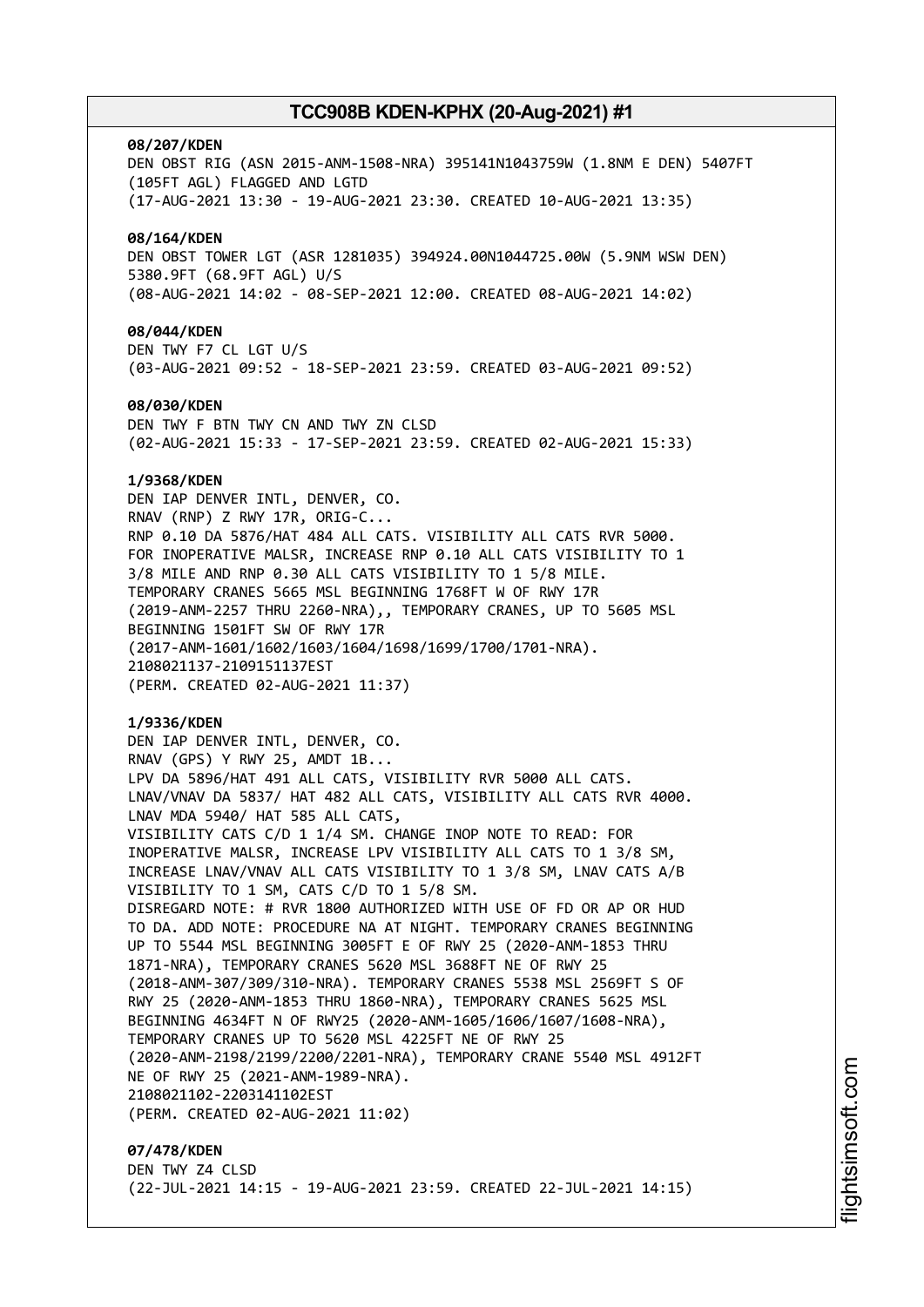**07/477/KDEN** DEN TWY Z BTN TWY G AND TWY Z3 CLSD (22-JUL-2021 14:14 - 19-AUG-2021 23:59. CREATED 22-JUL-2021 14:14)

### **1/1807/KDEN**

DEN IAP DENVER INTL, DENVER, CO. RNAV (RNP) Z RWY 34R, ORIG-C... RNP 0.10 DA 5906/ HAT 552 ALL CATS, VISIBILITY ALL CATS RVR 6000. RNP 0.20 DA 6037/ HAT 683 ALL CATS, VISIBILITY ALL CATS 1 1/2. RNP 0.30 DA 6074/ HAT 720 ALL CATS, VISIBILITY ALL CATS 1 5/8. CHANGE INOP NOTE TO READ: FOR INOPERATIVE ALSF, INCREASE RNP 0.10 ALL CATS VISIBILITY TO 1 5/8 MILE, RNP 0.20 AND RNP0.30 ALL CATS VISIBILITY TO 2 MILES. TEMPORARY CRANES 5695 MSL BEGINNING 3778FT SE OF RWY 34R (2019-ANM-1220/1221/1222/1223-NRA), TEMPORARY CRANE 5620 MSL 1.10NM SE OF RWY 34R (2018-ANM-307-NRA), TEMPORARY CRANES 5625 MSL BEGINNING 3778FT SE OF RWY 34R (2020-ANM-1605/1606/1607/1608-NRA), CRANES UP TO 5260 MSL 6685FT SE OF RWY 34R (2020-ANM-2198/2199/2200/2201-NRA). 2107191133-2112151133EST (PERM. CREATED 19-JUL-2021 11:33)

## **1/1799/KDEN**

DEN IAP DENVER INTL, DENVER, CO. ILS OR LOC RWY 34R, AMDT 3A... S-LOC 34R MDA 5860/HAT 586 ALL CATS, VISIBILITY CATS C/D 1 1/4 SM. VDP NA. CHANGE CHART NOTE TO READ: FOR INOPERATIVE ALSF, INCREASE S-LOC 34R CAT C/D VISIBILITY TO 1 3/4 SM. TEMPORARY CRANES UP TO 5549 MSL 1.86NM S OF RWY 34R (2020-ANM-1853 THRU 1871-NRA), TEMPORARY CRANES UP TO 5473 MSL BEGINNING 4453FT NE OF RWY 34R (2021-ANM-1980/1981/1982/1983-NRA). 2107191115-2112151115EST (PERM. CREATED 19-JUL-2021 11:16)

### **1/1796/KDEN**

DEN IAP DENVER INTL, DENVER, CO. ILS OR LOC RWY 8, AMDT 5A... S-ILS 8\*\* DA 5788/HAT 434 ALL CATS. VISIBILITY ALL CATS RVR 4000. S-LOC 8 MDA 5820/HAT 466 ALL CATS, VISIBILITY CATS A/B RVR 4000, CATS C/D RVR 5000. VDP AT I-FUI 1.07 DME; DISTANCE VDP TO THLD 1.25 MILES. DISREGARD NOTE: \*\* RVR 1800 AUTHORIZED WITH USE OF FD OR AP OR HUD TO DA. CHANGE INOP NOTE TO READ: FOR INOPERATIVE MALSR, INCREASE S-LOC 8 CAT A/B VISIBILITY TO RVR 5500 AND CAT C/D VISIBILITY TO 1 3/8. TEMPORARY CRANES UP TO 5503 MSL BEGINNING 4420FT W OF RWY 8 (2019-ANM-293 THRU 295-NRA), TEMPORARY CRANES UP TO 5503 MSL BEGINNING 4220FT W OF RWY 8 (2021-ANM-1339/1340/1341/1342-NRA), TEMPORARY CRANES UP TO 5473 MSL BEGINNING 3916FT W OF RWY 8 (2021-ANM-1980/1981/1982/1983-NRA). 2107191111-2112151111EST (PERM. CREATED 19-JUL-2021 11:13)

## **1/1797/KDEN** DEN IAP DENVER INTL, DENVER, CO. RNAV (GPS) Y RWY 8, AMDT 1C... LPV DA# NA ALL CATS. LNAV MDA 5820/ HAT 466 ALL CATS, VISIBILITY CATS A/B RVR 4000, CATS C/D RVR 5000. VDP 1.13 NM TO RW08. CHANGE INOP NOTE TO READ: FOR INOPERATIVE MALSR, INCREASE LNAV CAT C/D VISIBILITY TO 1 3/8 MILE. DISREGARD NOTE: #RVR 1800 AUTHORIZED WITH USE OF FD OR AP OR HUD TO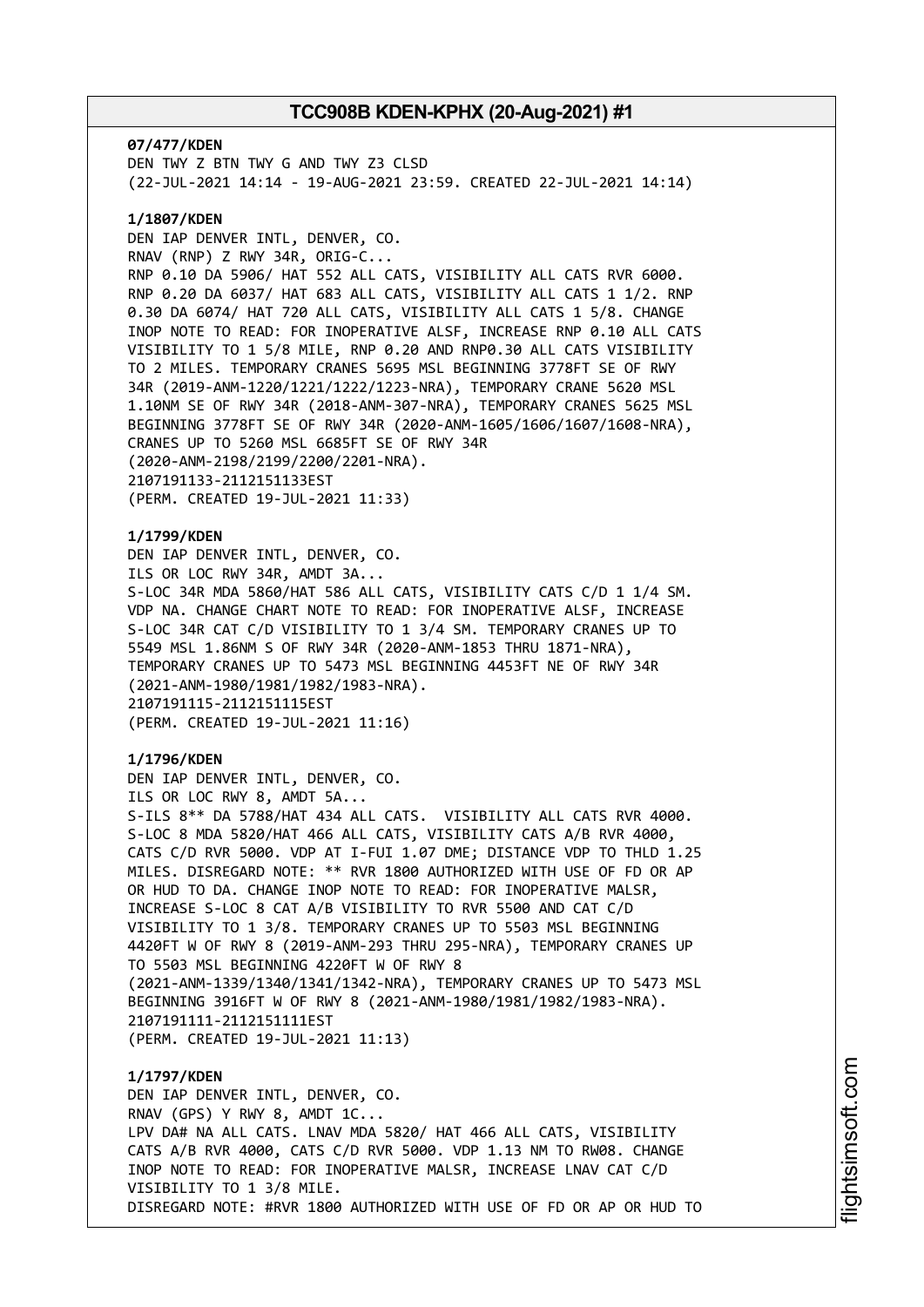DA. TEMPORARY CRANES UP TO 5503 MSL BEGINNING 4420FT W OF RWY 8 (2019-ANM-293 THRU 295-NRA), TEMPORARY CRANES UP TO 5503 MSL BEGINNING 4220FT W OF RWY 8 (2021-ANM-1339/1340/1341/1342-NRA), TEMPORARY CRANES UP TO 5473 MSL BEGINNING 3916FT W OF RWY 8 (2021-ANM-1980/1981/1982/1983-NRA). 2107191111-2112151111EST (PERM. CREATED 19-JUL-2021 11:13)

### **07/353/KDEN**

DEN TWY CS SPOT 6W CLR BAR LGT U/S (16-JUL-2021 05:36 - 15-SEP-2021 23:59. CREATED 16-JUL-2021 05:36)

### **07/263/KDEN**

DEN TWY J CL LGT U/S (13-JUL-2021 09:38 - 15-SEP-2021 23:59. CREATED 13-JUL-2021 09:38)

#### **07/192/KDEN**

DEN TWY CS CL LGT BTN TWY L AND TWY G U/S (09-JUL-2021 15:31 - 15-SEP-2021 23:59. CREATED 09-JUL-2021 15:31)

#### **07/191/KDEN**

DEN TWY K BTN TWY CN AND TWY BN CLSD (09-JUL-2021 15:30 - 15-SEP-2021 23:59. CREATED 09-JUL-2021 15:30)

### **07/190/KDEN**

DEN TWY CS BTN TWY L AND TWY K CLSD (09-JUL-2021 15:27 - 15-SEP-2021 23:59. CREATED 09-JUL-2021 15:28)

### **1/4828/KDEN**

DEN IAP DENVER INTL, DENVER, CO. ILS OR LOC RWY 17R, AMDT 3B... S-ILS 17R, DA 5719/HAT 327 ALL CATS, VISIBILITY ALL CATS RVR 2600. S-LOC 17R, MDA 5880/HAT 488 ALL CATS, VISIBILITY CATS C/D RVR 5000. VDP AT I-ACX 1.18 DME; DISTANCE TO THLD 1.35NM. CHANGE NOTE TO READ: FOR INOP ALS, INCREASE S-ILS 17R VISIBILITY ALL CATS TO RVR 5000 AND S-LOC 17R CATS C/D VISIBILITY TO 1 3/8 SM. TEMPORARY CRANES UP TO 5605 MSL BEGINNING 1501FT SW OF RWY 17R (2017-ANM-1601/1602/1603/1604/1698/1699/1700/1701-NRA). 2107061933-2108301933EST (PERM. CREATED 06-JUL-2021 19:34)

### **1/4829/KDEN**

DEN IAP DENVER INTL, DENVER, CO. RNAV (GPS) Y RWY 17R, AMDT 1C... LPV DA NA ALL CATS. CHANGE NOTE TO READ: FOR INOPERATIVE MALSR, INCREASE LNAV/VNAV ALL CATS VISIBILITY TO 1 1/2 MILE AND LNAV CAT C/D TO 1 1/2 MILE. TEMPORARY CRANES UP TO 5605 MSL BEGINNING 1501FT SW OF RWY 17R (2017-ANM-1601/1602/1603/1604/1698/1699/1700/1701-NRA). 2107061933-2108301933EST (PERM. CREATED 06-JUL-2021 19:34)

**1/4805/KDEN** DEN IAP DENVER INTL, DENVER, CO. ILS OR LOC RWY 34L, AMDT 2B... S-LOC 34L MDA 5700/HAT 373 ALL CATS. VISIBILITY CATS C/D RVR 3500. 2107061920-2307061920EST (PERM. CREATED 06-JUL-2021 19:22)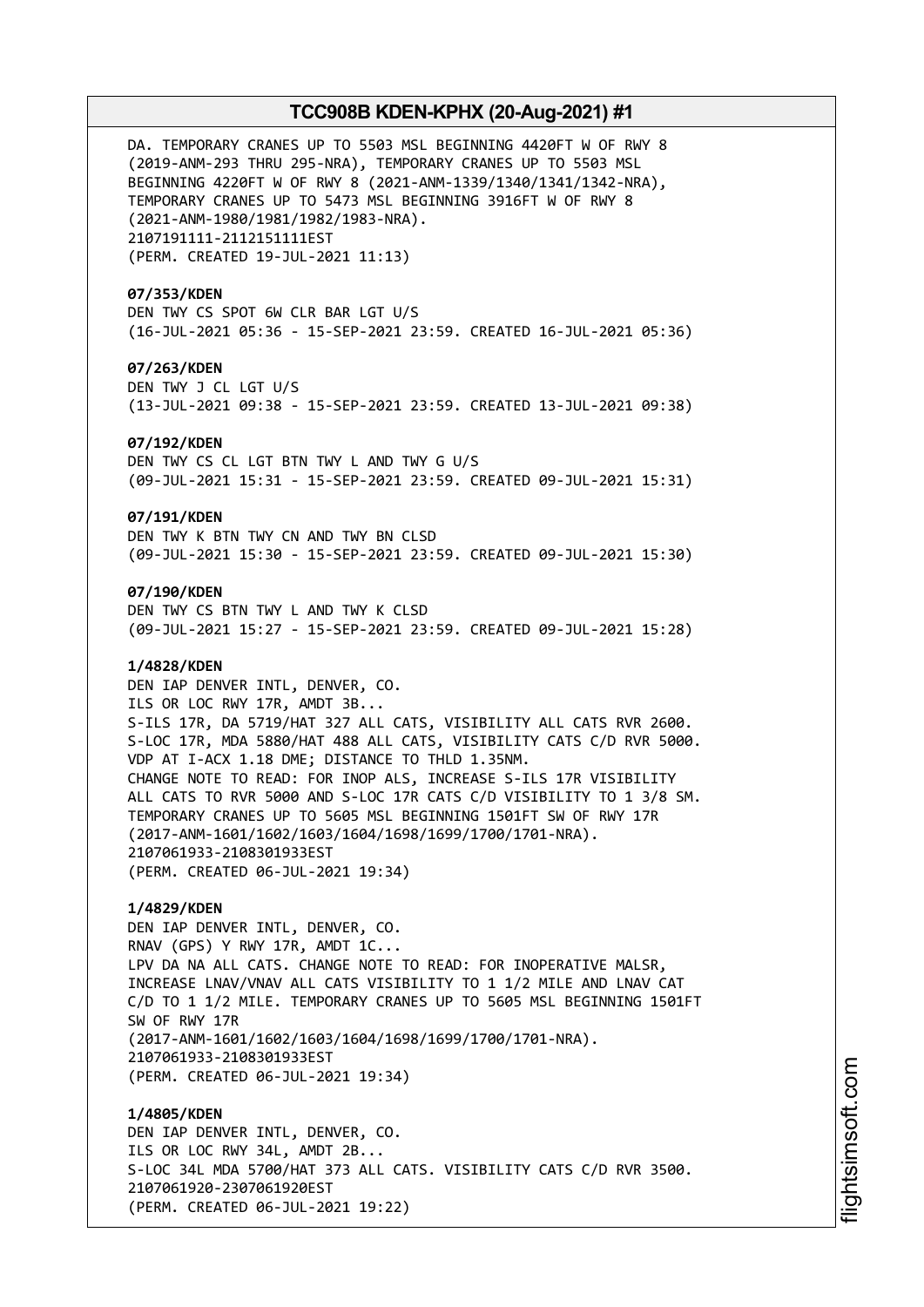**1/1288/KDEN** DEN IAP DENVER INTL, DENVER, CO. RNAV (RNP) Z RWY 34L, ORIG-C... RNP 0.10 DA 5837/ HAT 510 ALL CATS, VISIBILITY ALL CATS RVR 5500. RNP 0.20 DA 5956/ HAT 629 ALL CATS, VISIBILITY ALL CATS 1 3/8. RNP 0.30 DA 5994/ HAT 667 ALL CATS, VISIBILITY ALL CATS 1 1/2. CHANGE INOP NOTE TO READ: FOR INOPERATIVE ALSF, INCREASE RNP 0.10 ALL CATS VISIBILITY TO 1 3/8 SM, RNP 0.20 ALL CATS VISIBILITY TO 1 3/4 SM, AND RNP 0.30 ALL CATS VISIBILITY TO 1 7/8 SM. TEMPORARY CRANES 5625 MSL BEGINNING 4315FT E OF RWY 34L (2020-ANM-1605/1606/1607/1608-NRA). 2106111306-2201101306EST (PERM. CREATED 11-JUN-2021 13:07) **1/1289/KDEN** DEN IAP DENVER INTL, DENVER, CO. RNAV (GPS) Y RWY 34L, AMDT 2C... LNAV/VNAV DA 5895/ HAT 568 ALL CATS, VISIBILITY ALL CATS 1 1/4. LNAV MDA 5880/ HAT 553 ALL CATS, VISIBILITY CAT C/D RVR 5500. VDP 1.51NM TO RW 34L. TEMPORARY CRANES UP TO 5503 MSL BEGINNING 1.04NM SW OF RWY 34L (2020-ANM-555/556/557/558-NRA), TEMPORARY CRANES 5538 MSL 1.26NM SE OF RWY 34L (2020-ANM-1853 THRU 1860-NRA), TEMPORARY CRANES 5625 MSL BEGINNING 4315FT E OF RWY 34L (2020-ANM-1605/1606/1607/1608-NRA). 2106111306-2201101306EST (PERM. CREATED 11-JUN-2021 13:07) **1/1281/KDEN** DEN IAP DENVER INTL, DENVER, CO. ILS OR LOC RWY 17L, AMDT 4A... S-LOC 17L MDA 5640/HAT 301 ALL CATS. VDP NA. TEMPORARY RIG 5376 MSL 1.38NM N OF RWY 17L (2020-ANM-2772-NRA). 2106111209-2205011208EST (PERM. CREATED 11-JUN-2021 12:09) **1/1252/KDEN** DEN SID DENVER INTL, DENVER, CO. DENVER TWO DEPARTURE... PIKES TWO DEPARTURE... PLAINS ONE DEPARTURE... ROCKIES FIVE DEPARTURE... YELLOWSTONE FOUR DEPARTURE... NOTE: RWY 07, DEPARTURE NA. MULTIPLE TEMPORARY CRANES BEGINNING 2594FT FROM DER , 225 FT LEFT OF CENTERLINE, ON CENTERLINE AND 1116FT RIGHT OF CENTERLINE, UP TO 200FT AGL/5549FT MSL (2020-ANM-1871, 1870, 1869, 1868, 1867, 1866, 1865, 1864, 1863, 1862, 1861, 1860, 1859, 1856, 1857, 1856, 1855, 1854, 1853-NRA). TEMPORARY CRANES BEGINNING 2594FT FROM DER , 225 FT LEFT OF CENTERLINE, ON CENTERLINE AND 1116FT RIGHT OF CENTERLINE, UP TO 200FT AGL/5549FT MSL (2020-ANM-1853 THRU 1871-NRA). ALL OTHER DATA REMAINS AS PUBLISHED. (11-JUN-2021 12:03 - 15-DEC-2021 12:03 EST. CREATED 11-JUN-2021 12:03) **1/1254/KDEN** DEN IAP DENVER INTL, DENVER, CO.

ILS OR LOC RWY 25, AMDT 3A...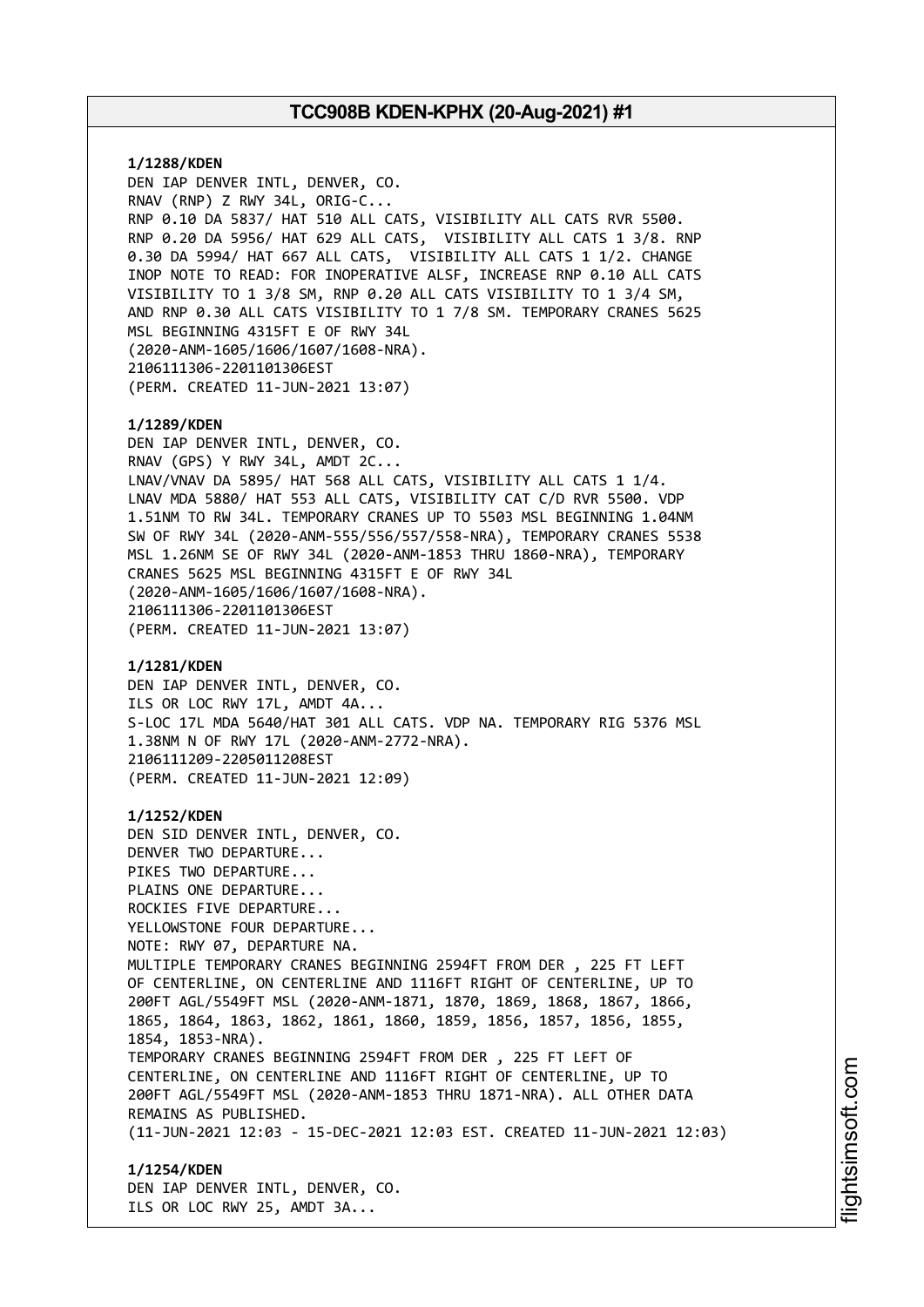S-ILS 25\*\* DA 5846/HAT 491 ALL CATS, VISIBILITY ALL CATS RVR 5000. S-LOC 25 MDA 5860/HAT 505 ALL CATS, VISIBILITY ALL CATS RVR 5000. CHANGE INOP NOTE TO READ: FOR INOPERATIVE MALSR, INCREASE S-ILS 25 VISIBILITY ALL CATS TO 1 3/8 SM, INCREASE S-LOC 25 CAT C AND D VISIBILITY TO 1 3/8 SM. DISREGARD NOTE: \*\*RVR 1800 AUTHORIZED WITH USE OF FD OR AP OR HUD TO DA. ADD NOTE: PROCEDURE NA AT NIGHT. TEMPRARY CRANES UP TO 5544FT MSL BEGINNING 3005FT E OF RWY 25 (2020-ANM-1853 THRU 1871-NRA), TEMPORARY CRANES 5620 MSL 3688FT NE OF RWY 25 (2018-ANM-307/309-NRA). TEMPORARY CRANE 5538 MSL 2569FT S OF RWY 25 (2020-ANM-1853 THRU 1860-NRA), TEMPORARY CRANES 5625 MSL BEGINNING 4634FT N OF RWY25 (2020-ANM-1605/1606/1607/1608-NRA), TEMPORARY CRANES UP TO 5620FT MSL BEGINNING 4225FT NE OF RWY 25 (2020-ANM-2198/2199/2200/2201-NRA). 2106111203-2112151203EST (PERM. CREATED 11-JUN-2021 12:03) **06/028/KDEN** DEN TWY Z CL LGT U/S (01-JUN-2021 17:25 - 08-SEP-2021 06:00. CREATED 01-JUN-2021 17:25) **05/711/KDEN** DEN TWY BN EDGE LGT BTN TWY K AND TWY L NOT STD (31-MAY-2021 03:47 - 31-AUG-2021 23:59. CREATED 31-MAY-2021 03:48) **05/651/KDEN** DEN TWY F CL LGT BTN TWY ZN AND TWY F7 NOT STD (27-MAY-2021 16:06 - 18-SEP-2021 23:59. CREATED 27-MAY-2021 16:06) **05/596/KDEN** DEN APRON DEICE PAD WA SPOT 6 CLSD (25-MAY-2021 14:07 - 31-AUG-2021 23:59. CREATED 25-MAY-2021 14:07) **1/6645/KDEN** DEN IAP DENVER INTL, DENVER, CO. RNAV (RNP) Z RWY 16R, ORIG-C... RNP 0.30 DA 5695/ HAT 369 ALL CATS. TEMPORARY CRANE 5535 MSL 4903FT

SE OF RWY 16R (2019-ANM-448/449/450/451-NRA). 2105171721-2110101721EST (PERM. CREATED 17-MAY-2021 17:21)

**05/425/KDEN** DEN TWY Z BTN TWY F AND TWY G CLSD (17-MAY-2021 13:00 - 18-SEP-2021 06:00. CREATED 17-MAY-2021 13:14)

**05/424/KDEN**

DEN TWY DS BTN TWY F AND TWY G CLSD (17-MAY-2021 13:00 - 18-SEP-2021 06:00. CREATED 17-MAY-2021 13:14)

**05/423/KDEN** DEN TWY DN BTN TWY F AND TWY G CLSD (17-MAY-2021 13:00 - 18-SEP-2021 06:00. CREATED 17-MAY-2021 13:13)

**05/422/KDEN** DEN TWY ZS BTN TWY F AND TWY G CLSD (17-MAY-2021 13:00 - 18-SEP-2021 06:00. CREATED 17-MAY-2021 13:13)

**05/421/KDEN**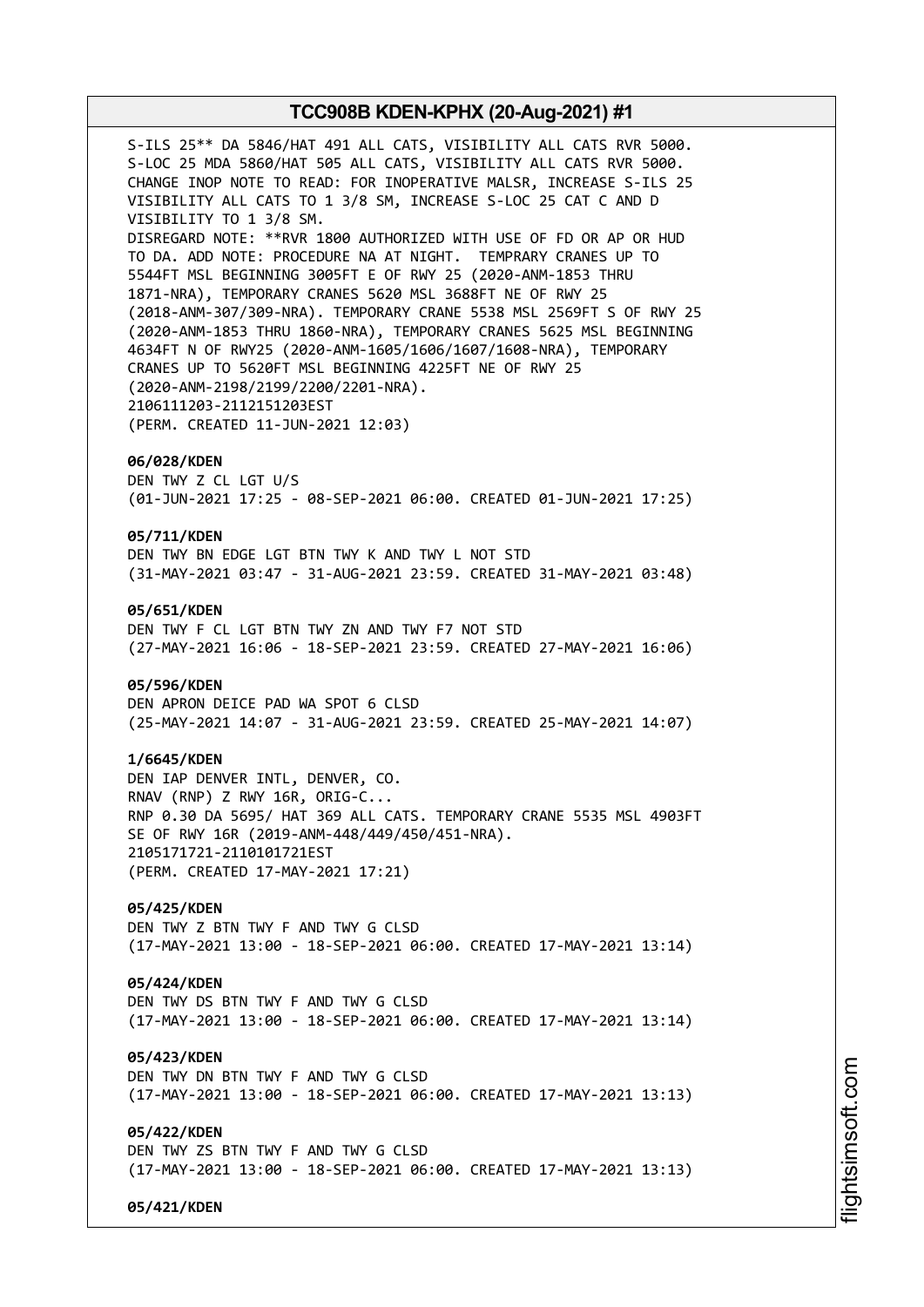DEN TWY F12, F10, F9, F8, F6, F4, F3, F2, F1, TWY WC BTN TWY D AND TWY F, TWY WE BTN TWY F AND TWY D, TWY WD BTN TWY D AND RWY 16L/34R, TWY F BTN TWY F7 AND TWY F12 CLSD (17-MAY-2021 13:00 - 18-SEP-2021 06:00. CREATED 17-MAY-2021 13:12) **05/418/KDEN** DEN RWY 16L/34R CLSD (17-MAY-2021 13:00 - 18-SEP-2021 06:00. CREATED 17-MAY-2021 12:16) **05/238/KDEN** DEN RWY 16L ALS U/S (17-MAY-2021 14:00 - 15-SEP-2021 23:00. CREATED 10-MAY-2021 14:42) **05/237/KDEN** DEN RWY 16L PAPI U/S (17-MAY-2021 14:00 - 15-SEP-2021 23:00. CREATED 10-MAY-2021 14:41) **05/235/KDEN** DEN RWY 34R PAPI U/S (17-MAY-2021 14:00 - 15-SEP-2021 23:00. CREATED 10-MAY-2021 14:00) **05/236/KDEN** DEN RWY 34R ALS U/S (17-MAY-2021 14:00 - 15-SEP-2021 23:00. CREATED 10-MAY-2021 14:00) **05/229/KDEN** DEN RWY 16L RVR U/S (17-MAY-2021 13:00 - 15-SEP-2021 23:00. CREATED 10-MAY-2021 13:01) **05/230/KDEN** DEN NAV ILS RWY 34R U/S (17-MAY-2021 13:00 - 15-SEP-2021 23:00. CREATED 10-MAY-2021 13:01) **05/228/KDEN** DEN RWY 34R RVR U/S (17-MAY-2021 13:00 - 15-SEP-2021 23:00. CREATED 10-MAY-2021 13:01) **05/231/KDEN** DEN NAV ILS RWY 16L U/S (17-MAY-2021 13:00 - 15-SEP-2021 23:00. CREATED 10-MAY-2021 13:01) **1/7432/KDEN** DEN IAP DENVER INTL, DENVER, CO. RNAV (GPS) Y RWY 34R, AMDT 2B... LNAV/VNAV DA 5993/HAT 639 ALL CATS, VISIBILITY ALL CATS 1 3/8 SM. LNAV MDA 6000/ HAT 646 ALL CATS, VISIBILITY CATS C/D 1 3/8 SM. VDP 1.82 NM TO RW34R. ADD NOTE: FOR ALS INOP INCREASE LNAV/VNAV VISIBILITY ALL CATS TO 1 3/4 SM, INCREASE LNAV VISIBILITY CATS C/D TO 1 7/8 SM. TEMPORARY CRANES 3778FT S OF RWY 34R, 320FT AGL/ 5695FT MSL (2019-ANM-1221-NRA), 1.10 NM SE OF RWY 34R, 205FT AGL/5620FT MSL (2018-ANM-307-NRA). 2104291212-2112091212EST (PERM. CREATED 29-APR-2021 12:13) **04/646/KDEN** DEN SVC CONCOURSE RAMP C S RAMP CTL 131.175 DECOMMISSIONED

(05-MAY-2021 08:00 - PERM. CREATED 28-APR-2021 21:41)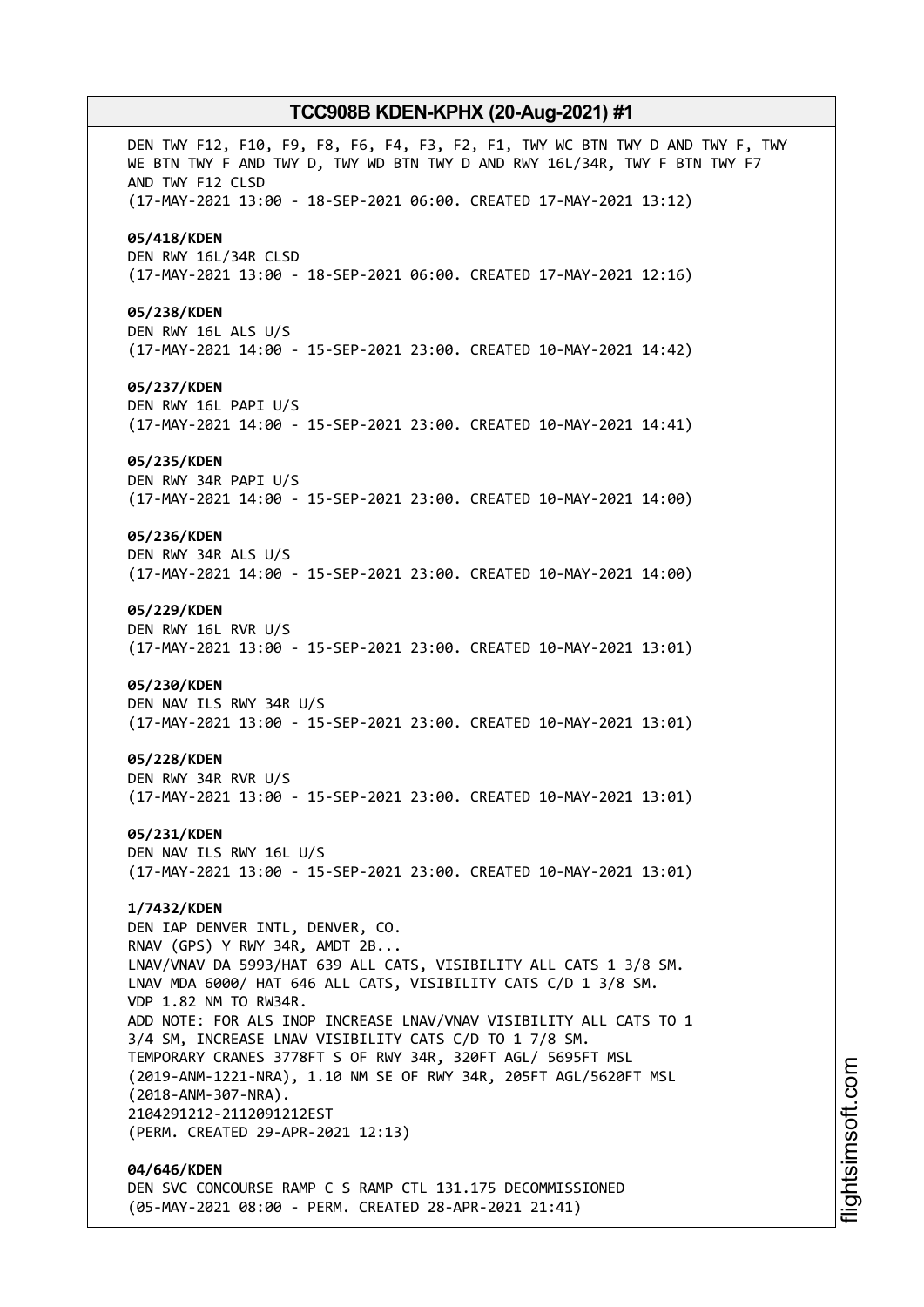**04/647/KDEN** DEN SVC CONCOURSE RAMP C S RAMP CTL 131.300 COMMISSIONED (05-MAY-2021 08:00 - PERM. CREATED 28-APR-2021 21:41) **04/020/KDEN** BJC OBST CRANE (ASN 2020-ANM-454-NRA) 395439N1050605W (0.7NM E BJC) 5774FT (200FT AGL) NOT LGTD (06-APR-2021 14:04 - 01-SEP-2021 23:59. CREATED 06-APR-2021 14:04) **02/015/KDEN** DEN TWY K BTN TWY BN AND CONCOURSE B COMMUTER HORSESHOE APN CLSD (02-FEB-2021 14:00 - 16-SEP-2021 05:59. CREATED 02-FEB-2021 13:06) **01/554/KDEN** DEN OBST CRANE (ASN 2020-ANM-1601-NRA) 395136N1043955W (0.4NM ESE DEN) 5602FT (235FT AGL) FLAGGED AND LGTD (28-JAN-2021 21:10 - 20-NOV-2021 23:59. CREATED 28-JAN-2021 21:10) **01/553/KDEN** DEN OBST CRANE (ASN 2020-ANM-1606-NRA) 395117N1044053W (0.6NM SW DEN) 5625FT (250FT AGL) FLAGGED AND LGTD (28-JAN-2021 21:05 - 21-NOV-2021 23:59. CREATED 28-JAN-2021 21:05) **01/552/KDEN** DEN OBST CRANE (ASN 2019-ANM-1220-NRA) 395112N1044053W (0.6NM SW DEN) 5695FT (320FT AGL) FLAGGED AND LGTD (28-JAN-2021 21:03 - 22-JAN-2022 23:59. CREATED 28-JAN-2021 21:03) **12/130/KDEN** DEN OBST CRANE (ASN 2019-ANM-2163-NRA) 395123N1044231W (1.7NM W DEN) 5428FT (115FT AGL) FLAGGED AND LGTD (08-DEC-2020 16:36 - 20-FEB-2022 06:59. CREATED 08-DEC-2020 16:39) **11/385/KDEN** DEN APRON CONCOURSE B SOUTH GREEN TXL CLSD TO ACFT WINGSPAN MORE THAN 135FT (20-NOV-2020 19:59 - PERM. CREATED 20-NOV-2020 19:59) **10/260/KDEN** DEN RWY 16L RTHL U/S (14-OCT-2020 12:39 - 07-JAN-2025 20:00 EST. CREATED 14-OCT-2020 12:39) **10/084/KDEN** DEN OBST RIG (ASN 2020-ANM-1784-NRA) 395332N1044057W (1.9NM NNW DEN) 5450FT (100FT AGL) FLAGGED AND LGTD (05-OCT-2020 12:00 - 20-JAN-2022 23:59. CREATED 03-OCT-2020 18:08) **09/644/KDEN** DEN OBST CRANE (ASN 2019-ANM-448-NRA) 395331N1044046W (1.8NM N DEN) 5535FT (185FT AGL) FLAGGED AND LGTD (25-SEP-2020 19:19 - 25-SEP-2021 23:00. CREATED 25-SEP-2020 19:19) ┌──────────────────────────────────────────────────────────────────────────────┐ │**DESTINATION: KPHX/PHX (PHOENIX SKY HARBOR INTL, UNITED STATES) UTC -07:00**│ └──────────────────────────────────────────────────────────────────────────────┘ **08/115/KPHX**

PHX OBST CRANE (ASN 2021-AWP-352-OE) 332715N1115922W (1.6NM NE PHX) 1339FT

(180FT AGL) FLAGGED AND LGTD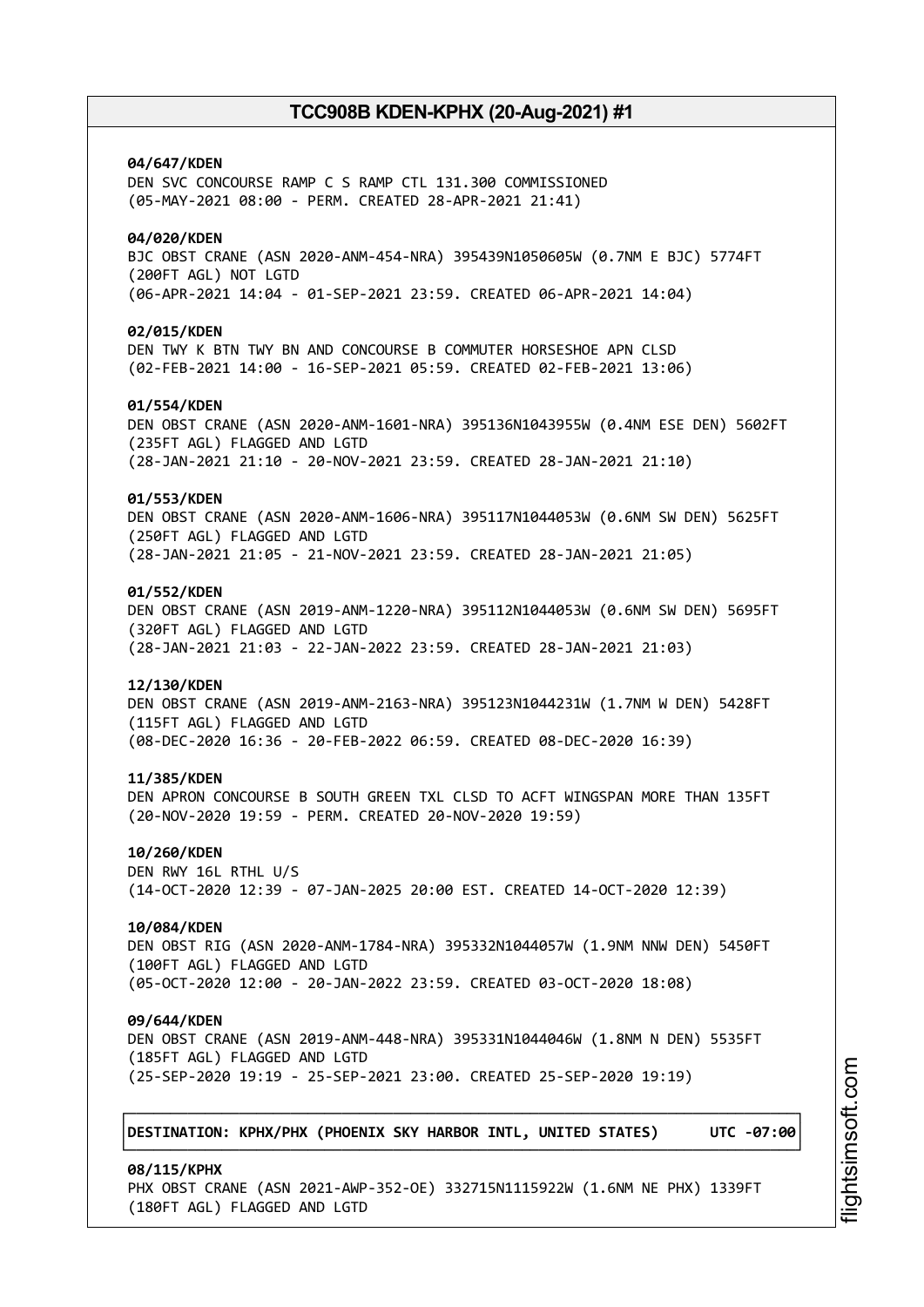(21-AUG-2021 13:00 - 21-AUG-2021 23:59. CREATED 19-AUG-2021 14:58) **08/114/KPHX** PHX RWY 07R ALS U/S (20-AUG-2021 06:00 - 20-AUG-2021 10:00. CREATED 19-AUG-2021 14:38) **08/109/KPHX** PHX RWY 25L PAPI U/S (20-AUG-2021 05:00 - 20-AUG-2021 08:00. CREATED 18-AUG-2021 23:03) **1/1294/KPHX** PHX SID PHOENIX SKY HARBOR INTL, PHOENIX, AZ. BUCKEYE FOUR DEPARTURE... PARKER TRANSITION NA EXCEPT FOR AIRCRAFT EQUIPPED WITH SUITABLE RNAV SYSTEM WITH GPS, PKE VOR OUT OF SERVICE. (19-AUG-2021 16:00 - 26-AUG-2021 21:00 EST. CREATED 18-AUG-2021 21:06) **08/101/KPHX** PHX NAV ILS RWY 25L U/S (20-AUG-2021 05:00 - 20-AUG-2021 13:00. CREATED 18-AUG-2021 17:08) **08/100/KPHX** PHX NAV ILS RWY 07R U/S (20-AUG-2021 05:00 - 20-AUG-2021 13:00. CREATED 18-AUG-2021 17:07) **08/099/KPHX** PHX RWY 07R/25L CLSD (20-AUG-2021 05:00 - 20-AUG-2021 13:00. CREATED 18-AUG-2021 14:58) **1/0602/KPHX** PHX SID PHOENIX SKY HARBOR INTL, PHOENIX, AZ. CHILY FOUR DEPARTURE... BEATTY TRANSITION, KINGMAN TRANSITION NA EXCEPT FOR ACFT EQUIPPED WITH SUITABLE RNAV SYSTEM WITH GPS, IGM VOR/DME OUT OF SERVICE. (19-AUG-2021 17:00 - 26-AUG-2021 17:00 EST. CREATED 18-AUG-2021 09:03) **1/9600/KPHX** PHX IAP PHOENIX SKY HARBOR INTL, PHOENIX, AZ. ILS OR LOC RWY 7R, AMDT 2C... S-LOC 7R MDA 1540/HAT 424 ALL CATS. CIRCLING CAT A/B MDA 1880/ HAA 745. VDP AT I-AHA 2.58 DME; DISTANCE VDP TO THLD 1.11NM. TEMPORARY CRANE 1517 MSL 1.59NM NW OF PHX AIRPORT (2020-AWP-6202-OE), TEMPORARY CRANE 1223 MSL 2.22NM W OF PHX AIRPORT (2021-AWP-7380-OE). 2108171055-2203291055EST (PERM. CREATED 17-AUG-2021 10:55) **1/9599/KPHX** PHX IAP PHOENIX SKY HARBOR INTL, PHOENIX, AZ. ILS OR LOC RWY 26, AMDT 1... ILS OR LOC RWY 8, ORIG-E... RNAV (GPS) Y RWY 25L, AMDT 1B...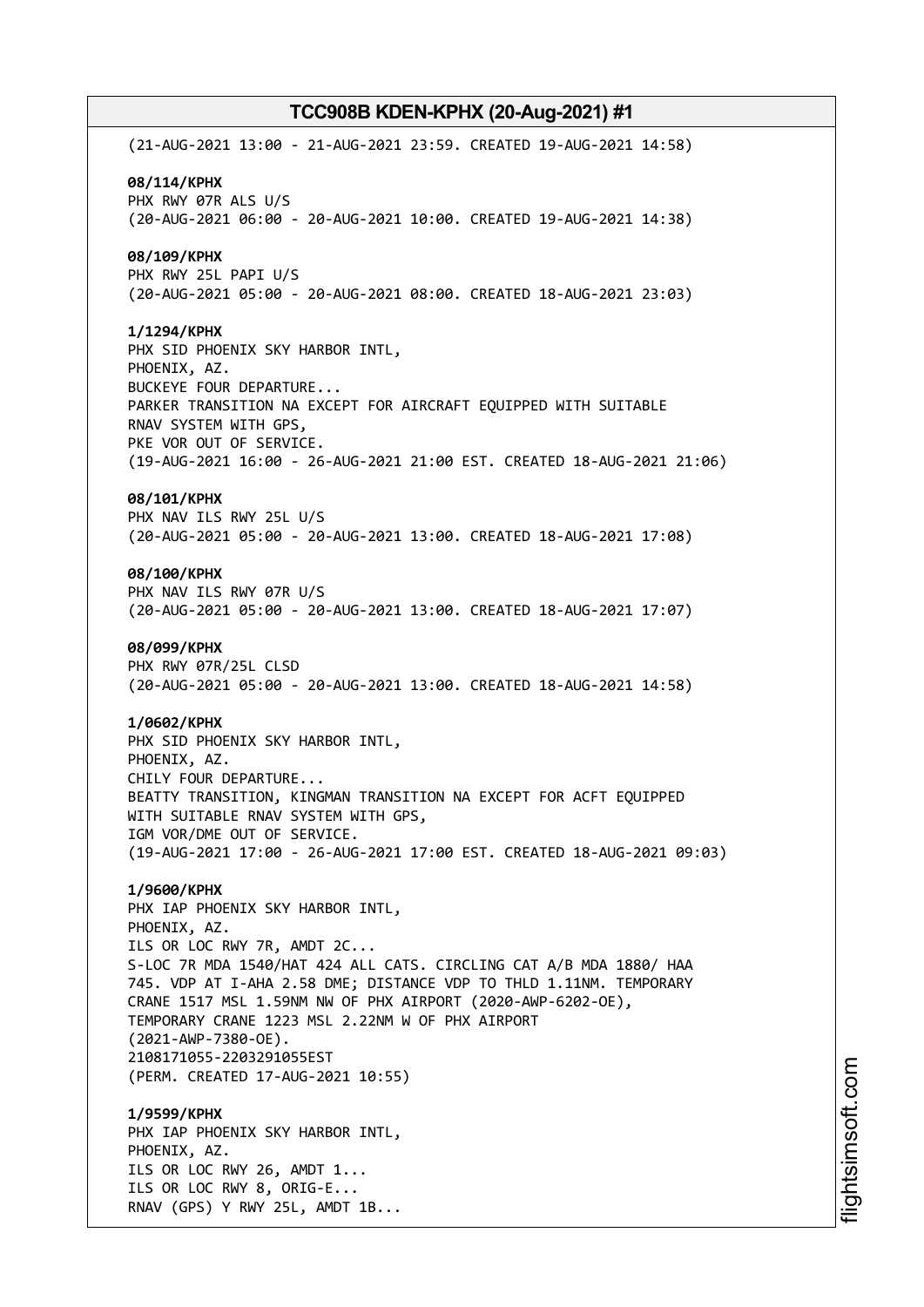RNAV (GPS) Y RWY 26, AMDT 2B... RNAV (GPS) Y RWY 7L, AMDT 1B... RNAV (GPS) Y RWY 7R, AMDT 1B... RNAV (GPS) Y RWY 8, AMDT 1A... CIRCLING CAT A/B MDA 1880/ HAA 745. TEMPORARY CRANE 1517 MSL 1.59NM NW OF PHX AIRPORT (2020-AWP-6202-OE). 2108171055-2203291055EST (PERM. CREATED 17-AUG-2021 10:55) **08/089/KPHX** PHX OBST TOWER LGT (ASR 1006806) 332441.60N1120115.20W (1.4NM SSW PHX) 1291.7FT (186.7FT AGL) U/S (17-AUG-2021 06:15 - 15-NOV-2021 04:00. CREATED 17-AUG-2021 06:15) **1/6744/KPHX** PHX IAP PHOENIX SKY HARBOR INTL, PHOENIX, AZ. ILS OR LOC RWY 25L, AMDT 1H... S-LOC 25L MDA 1780/ HAT 654 ALL CATS, VISIBILITY CATS C/D 1 3/8. CIRCLING CAT A/B MDA 1880/ HAA 745. TEMPORARY CRANE 1517 MSL 1.59NM NW OF PHX AIRPORT (2020-AWP-6202-OE), TEMPORARY CRANE 1462 MSL 2.64NM E OF RWY 25L (2020-AWP-2538-OE). 2108121615-2201051615EST (PERM. CREATED 12-AUG-2021 16:15) **1/6743/KPHX** PHX IAP PHOENIX SKY HARBOR INTL, PHOENIX, AZ. RNAV (GPS) Y RWY 25R, AMDT 2C... CIRCLING CAT A/B MDA 1880/ HAA 745. TEMPORARY CRANE 1517 MSL 1.59NM NW OF PHX AIRPORT (2020-AWP-6202-OE). 2108121615-2201051615EST (PERM. CREATED 12-AUG-2021 16:15) **1/6738/KPHX** PHX IAP PHOENIX SKY HARBOR INTL, PHOENIX, AZ. ILS OR LOC/DME RWY 7L, AMDT 11B... CIRCLING CAT A/B MDA 1880/ HAA 745. TEMPORARY CRANE 1517 MSL 1.59NM NW OF PHX AIRPORT (2020-AWP-6202-OE). 2108121615-2201051615EST (PERM. CREATED 12-AUG-2021 16:15) **08/029/KPHX** PHX OBST TOWER LGT (ASR 1018887) 332610.00N1120637.00W (5.0NM W PHX) 1535.1FT (475.1FT AGL) U/S (08-AUG-2021 05:16 - 23-AUG-2021 05:15. CREATED 08-AUG-2021 05:16) **06/096/KPHX** PHX TWY C BTN TWY C9 AND TWY C10 CLSD TO ACFT WINGSPAN MORE THAN 118FT (26-JUN-2021 05:00 - 30-AUG-2021 14:00. CREATED 25-JUN-2021 10:14) **06/067/KPHX** PHX OBST CRANE (ASN 2020-AWP-6202-OE) 332726N1120139W (1.6NM NNW PHX) 1517FT (400FT AGL) FLAGGED AND LGTD (17-JUN-2021 21:00 - 01-JAN-2022 06:59. CREATED 17-JUN-2021 20:38)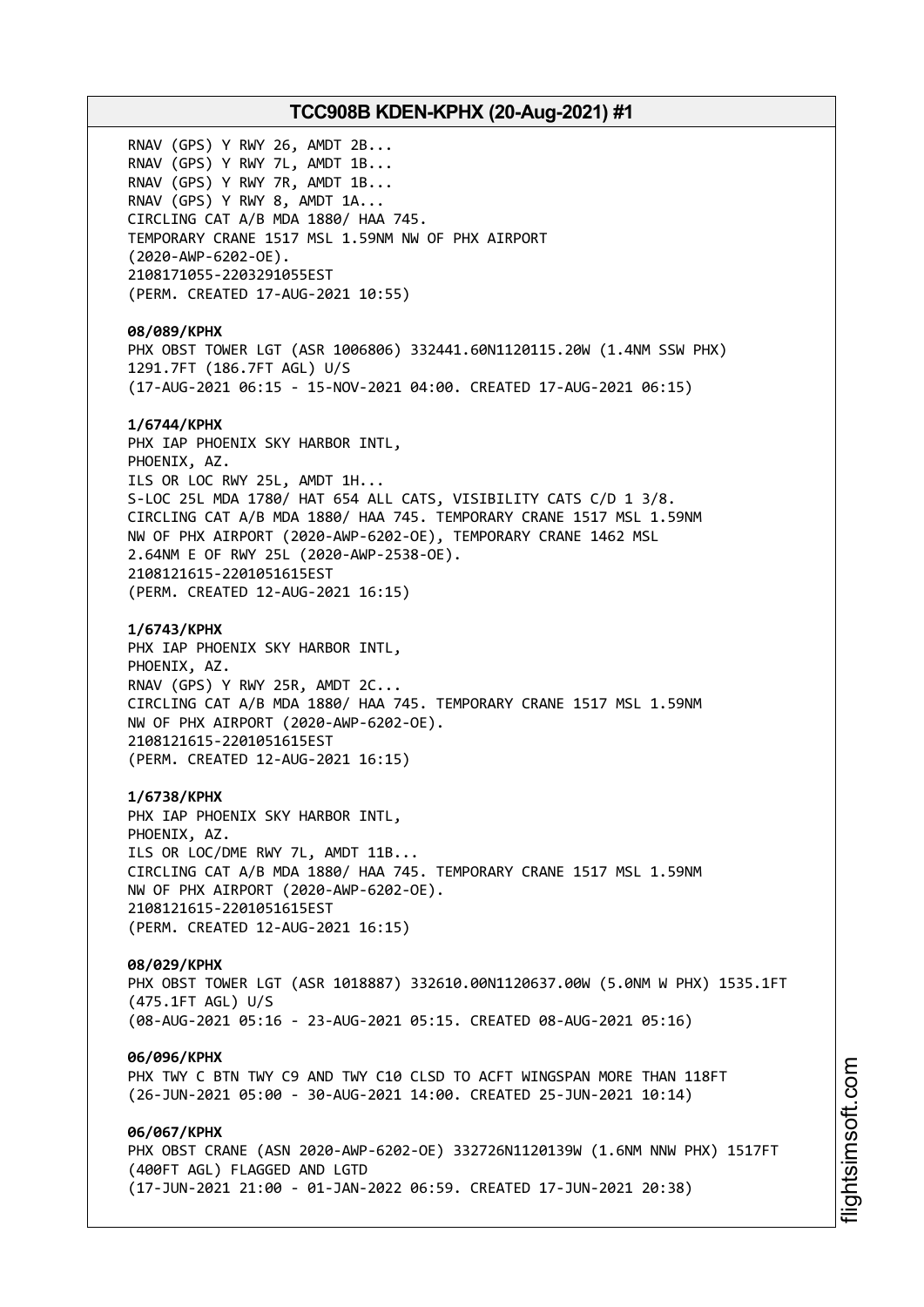# **06/005/KPHX** PHX OBST RIG (ASN 2019-AWP-5001-NRA) 332607N1120103W (0.3NM WNW PHX) 1205FT (90FT AGL) FLAGGED AND LGTD (01-JUN-2021 17:00 - 01-JAN-2022 06:59. CREATED 01-JUN-2021 16:35) **05/009/KPHX** PHX OBST CRANE (ASN 2019-AWP-4270-NRA) 332604N1120000W (0.6NM E PHX) 1331FT (200FT AGL) FLAGGED AND LGTD (05-MAY-2021 15:30 - 01-JAN-2022 06:59. CREATED 05-MAY-2021 15:32) **05/008/KPHX** PHX OBST CRANE (ASN 2019-AWP-4269-NRA) 332603N1120003W (0.5NM E PHX) 1330FT (200FT AGL) FLAGGED AND LGTD (05-MAY-2021 15:30 - 01-JAN-2022 06:59. CREATED 05-MAY-2021 15:31) **05/007/KPHX** PHX OBST CRANE (ASN 2019-AWP-4268-NRA) 332603N1120006W (0.5NM E PHX) 1325FT (200FT AGL) FLAGGED AND LGTD (05-MAY-2021 15:30 - 01-JAN-2022 06:59. CREATED 05-MAY-2021 15:25) **05/006/KPHX** PHX OBST CRANE (ASN 2019-AWP-4267-NRA) 332601N1120008W (0.5NM E PHX) 1323FT (200FT AGL) FLAGGED AND LGTD (05-MAY-2021 15:30 - 01-JAN-2022 06:59. CREATED 05-MAY-2021 15:24) **05/005/KPHX** PHX OBST CRANE (ASN 2019-AWP-4266-NRA) 332603N1120008W (0.5NM E PHX) 1323FT (200FT AGL) FLAGGED AND LGTD (05-MAY-2021 15:30 - 01-JAN-2022 06:59. CREATED 05-MAY-2021 15:22) **03/076/KPHX** PHX OBST CRANE (ASN UNKNOWN) 332727N1120138W (1.01NM N APCH END RWY 08) 1397FT (280FT AGL) FLAGGED AND LGTD (19-MAR-2021 13:00 - 01-JAN-2022 06:59. CREATED 19-MAR-2021 10:37) **01/019/KPHX** PHX TWY C BTN TWY S AND TWY R CLSD TO ACFT WINGSPAN MORE THAN 170FT (11-JAN-2021 16:01 - 01-JAN-2022 06:59. CREATED 11-JAN-2021 16:01) **12/077/KPHX** PHX OBST CRANE (ASN 2020-AWP-2538-OE) 332544N1115627W (3.6NM E PHX) 1462FT (300FT AGL) FLAGGED AND LGTD (01-JAN-2021 07:00 - 03-OCT-2021 06:59. CREATED 30-DEC-2020 14:18) **12/074/KPHX** PHX OBST CRANE (ASN 2020-AWP-6806-OE) 332646N1120440W (3.4NM WNW PHX) 1269FT (190FT AGL) FLAGGED AND LGTD (01-JAN-2021 07:00 - 31-DEC-2021 06:59. CREATED 30-DEC-2020 14:12) **12/073/KPHX** PHX TWY G7 CL MARKINGS BTN RWY 07R/25L AND TWY F NOT STD (01-JAN-2021 07:00 - 01-JAN-2022 06:59. CREATED 30-DEC-2020 14:09) **12/072/KPHX** PHX RWY 07R/25L EDGE MARKINGS N SIDE NOT STD (01-JAN-2021 07:00 - 01-JAN-2022 06:59. CREATED 30-DEC-2020 14:07)

**12/071/KPHX**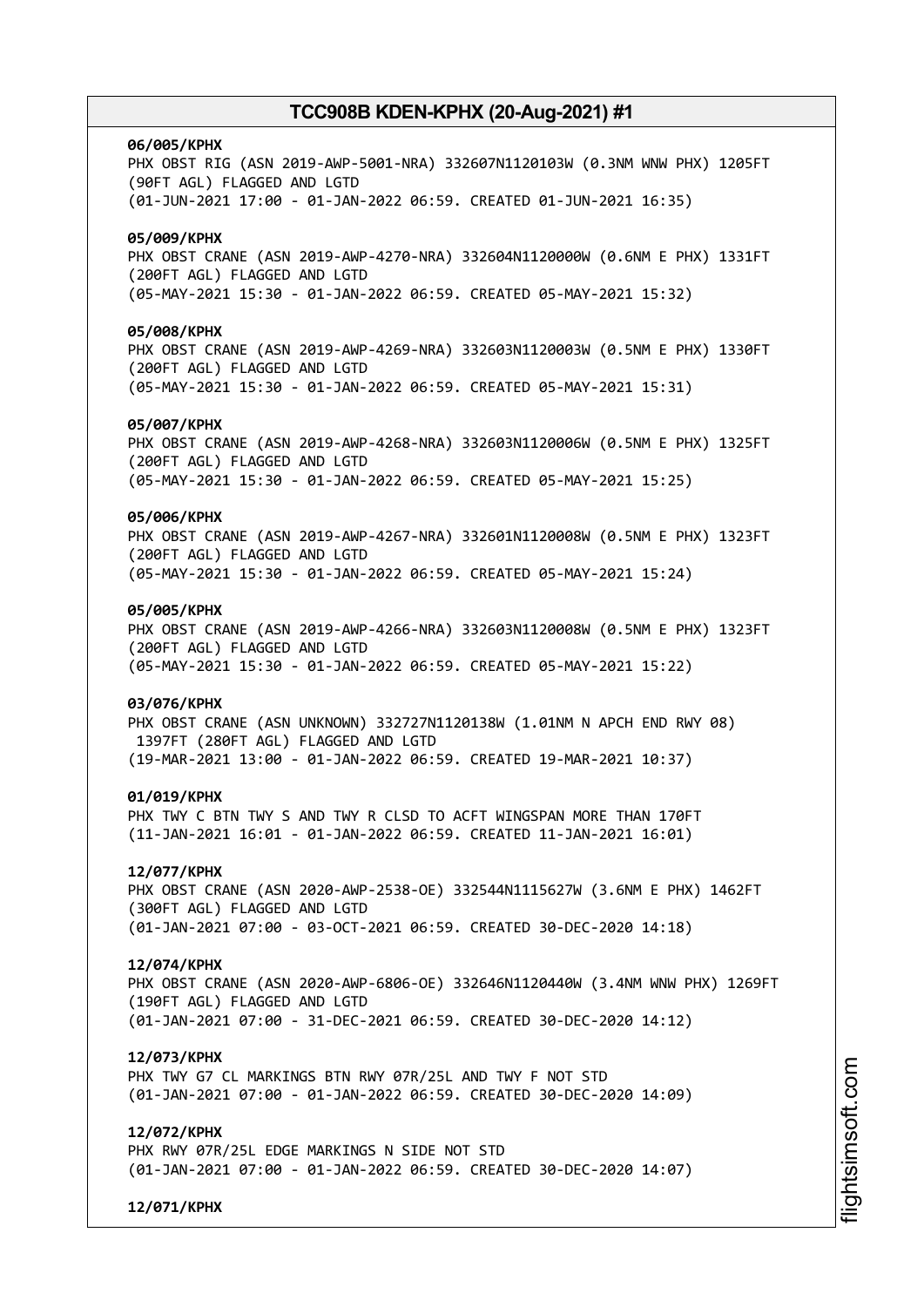PHX TWY H BTN TWY H4 AND TWY H7 CLSD TO ACFT WINGSPAN MORE THAN 170FT (01-JAN-2021 07:00 - 01-JAN-2022 06:59. CREATED 30-DEC-2020 14:03)

#### **12/070/KPHX**

PHX TWY F8 CLSD TO ACFT EXITING RWY 07L/25R 2101010700-2201010659 (PERM. CREATED 30-DEC-2020 13:40)

#### **12/069/KPHX**

PHX TWY F BTN TWY G2 AND TWY G3 CLSD TO ACFT WINGSPAN MORE THAN 135FT (01-JAN-2021 07:00 - 01-JAN-2022 06:59. CREATED 30-DEC-2020 13:36)

#### **12/068/KPHX**

PHX TWY D BTN TWY S AND TWY R CLSD TO ACFT WINGSPAN MORE THAN 135FT (01-JAN-2021 07:00 - 01-JAN-2022 06:59. CREATED 30-DEC-2020 13:33)

#### **12/067/KPHX**

PHX TWY D BTN TWY D8 AND TWY T CLSD TO ACFT WINGSPAN MORE THAN 135FT (01-JAN-2021 07:00 - 01-JAN-2022 06:59. CREATED 30-DEC-2020 13:22)

#### **0/7378/KPHX**

PHX STAR PHOENIX SKY-HARBOR, PHOENIX, AZ, JESSE TWO ARRIVAL...REPLACE ARRIVAL ROUTE DESCRIPTION UNDER ZUNI TRANSITION WITH: ZUNI TRANSITION (ZUN.JESSE2): FROM OVER ZUN VORTAC ON ZUN R-242 TO JESSE INT. THENCE...FROM OVER JESSE ON INW R-180 TO GUMMO, THEN ON INW R-180 TO EAGUL, THEN ON PXR R-034 TO DBACK, THEN ON PXR R-034 TO HOMRR, THEN ON PXR R-034 TO BUNTR. FROM BUNTR, FLY HEADING 225. EXPECT VECTORS TO FINAL APCH COURSE. (23-OCT-2020 18:00 - 23-OCT-2021 17:59. CREATED 23-OCT-2020 15:34)

#### **0/4196/KPHX**

PHX IAP PHOENIX SKY HARBOR INTL, PHOENIX, AZ. RNAV (RNP) Z RWY 7L, ORIG-C... RNAV (RNP) Z RWY 7R, ORIG-C... RNAV (RNP) Z RWY 8, ORIG-B... CHANGE PLANVIEW NOTE TO READ: PROCEDURE NA FOR ARRIVAL ON BXK VORTAC AIRWAY RADIALS 077 CW 152. 2005281142-2205281142EST (PERM. CREATED 28-MAY-2020 11:42)

### **0/6387/KPHX**

PHX IAP PHOENIX SKY HARBOR INTL, PHOENIX, AZ. ILS OR LOC RWY 8, ORIG-E... NOTE: AUTOPILOT COUPLED APPROACH NA BELOW 1307. 2004231759-2204231758EST (PERM. CREATED 23-APR-2020 18:01)

### │**ALTERNATE: KTUS/TUS (TUCSON INTL, UNITED STATES) UTC -07:00**│

**08/082/KTUS** TUS SVC TAR/SSR U/S (25-AUG-2021 00:00 - 25-AUG-2021 07:00. CREATED 18-AUG-2021 20:32)

┌──────────────────────────────────────────────────────────────────────────────┐

└──────────────────────────────────────────────────────────────────────────────┘

### **08/081/KTUS**

TUS RWY 11L/29R WIP

i⊒<br>⊫ htsim soft.c o

m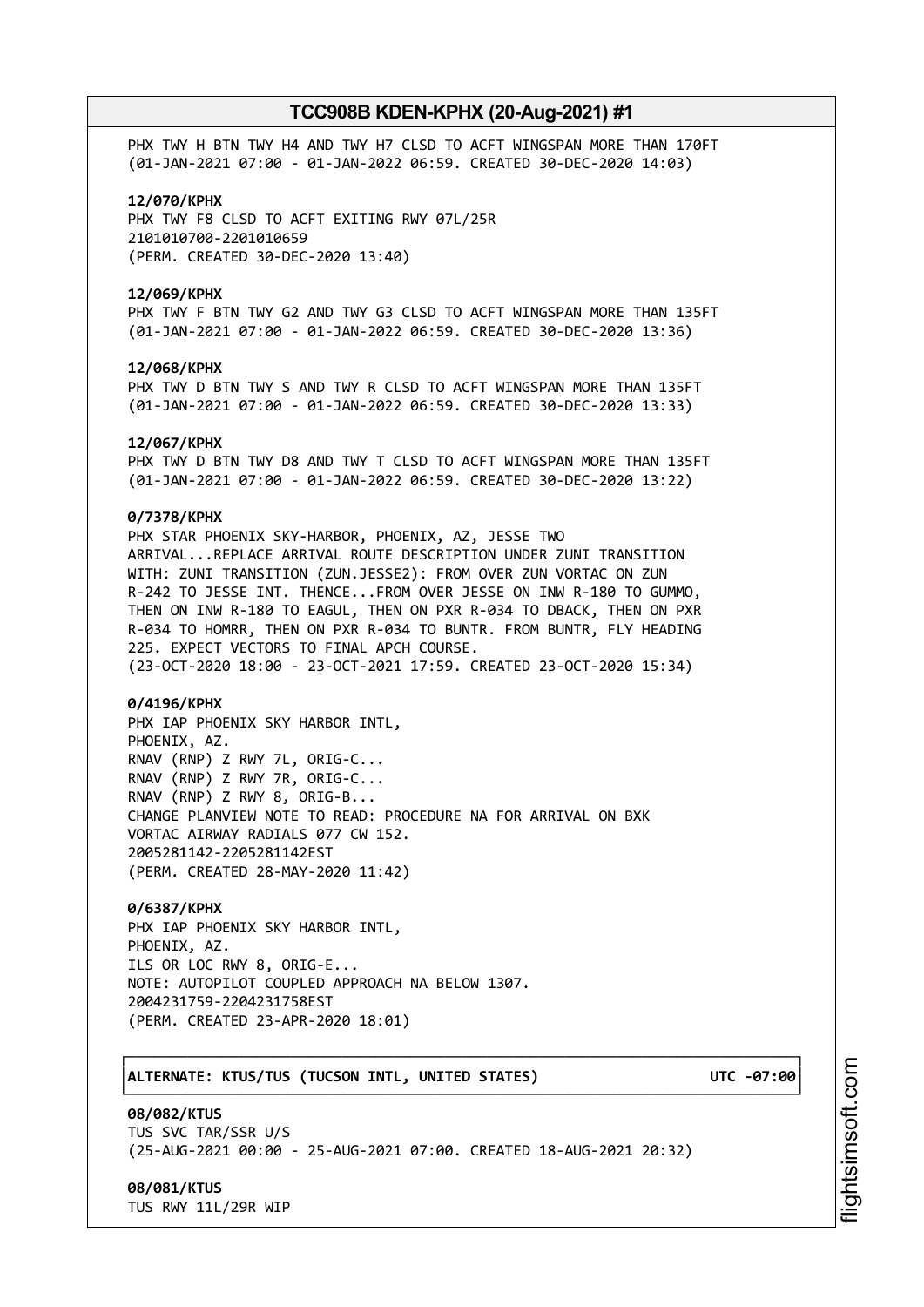(19-AUG-2021 16:45 - 19-AUG-2021 17:20. CREATED 18-AUG-2021 16:30) **08/076/KTUS** TUS SVC ATIS U/S (20-AUG-2021 07:00 - 20-AUG-2021 08:00. CREATED 17-AUG-2021 14:49) **08/095/KTUS** RYN AD AP BIRD ACT HAWKS CIRCLING (16-AUG-2021 20:04 - 23-AUG-2021 12:00. CREATED 16-AUG-2021 20:04) **08/050/KTUS** TUS OBST TOWER LGT (ASR 1009810) 321511.00N1105746.00W (8.3NM N TUS) 2674.9FT (285.1FT AGL) U/S (12-AUG-2021 04:31 - 27-AUG-2021 03:31. CREATED 12-AUG-2021 04:30) **M0028/21/KTUS** RWY 11L BAK-14 ARRESTING SYSTEM NON STD SERVICEABLE FOR EMERGENCY INCIDENCES ONLY. LOCATED DEPARTURE END OF RWY 11L. (28-JUL-2021 15:42 - 31-OCT-2021 23:59. CREATED 28-JUL-2021 15:42) **07/038/KTUS** TUS NAV ILS RWY 11L DME NOT MNT (12-JUL-2021 23:26 - 25-AUG-2021 20:00 EST. CREATED 12-JUL-2021 23:26) **07/002/KTUS** TUS AIRSPACE UAS WI AN AREA DEFINED AS 4.5NM RADIUS OF 315131N1110514W (19.9NM S TUS) SFC-400FT AGL (02-JUL-2021 14:00 - 02-JAN-2022 01:00. CREATED 01-JUL-2021 17:19) **0/5971/KTUS** TUS SID TUCSON INTL, TUCSON, AZ. TUCSON EIGHT DEPARTURE... MESCA TRANSITION: MINIMUM ALTITUDE MESCA INT TO SAN SIMON VORTAC (SSO), 10500 FT. REDDY TRANSITION: NA EXCEPT FOR AIRCRAFT EQUIPPED WITH SUITABLE RNAV SYSTEMS, WITH GPS. SSO VORTAC UNUSABLE BELOW 14000 FT. 2011051508-2211051508EST (PERM. CREATED 05-NOV-2020 15:08) **11/009/KTUS** TUS APRON CUST RAMP RELOCATED TO BASE OF OLD TWR (03-NOV-2020 12:00 - PERM. CREATED 02-NOV-2020 22:39) ┌──────────────────────────────────────────────────────────────────────────────┐ │**KZDV (DENVER FIR)** │ └──────────────────────────────────────────────────────────────────────────────┘ **08/013/KZDV** ZDV AIRSPACE R7001A ACT SFC-7999FT (20-AUG-2021 14:00 - 20-AUG-2021 21:00. CREATED 19-AUG-2021 14:06)

**08/014/KZDV** ZDV AIRSPACE R7001B ACT 8000FT-FL235 (20-AUG-2021 14:00 - 20-AUG-2021 21:00. CREATED 19-AUG-2021 14:06)

**1/1623/KZDV** ZDV CO..AIRSPACE MORRISON, CO..LASER LGT DEMONSTRATION WI AN AREA DEFINED AS RED ROCKS AMPHITHEATER, OR 393956N1051219W OR BJC181015, SFC-11278FT AGL. LASER LGT BEAM MAY BE INJURIOUS TO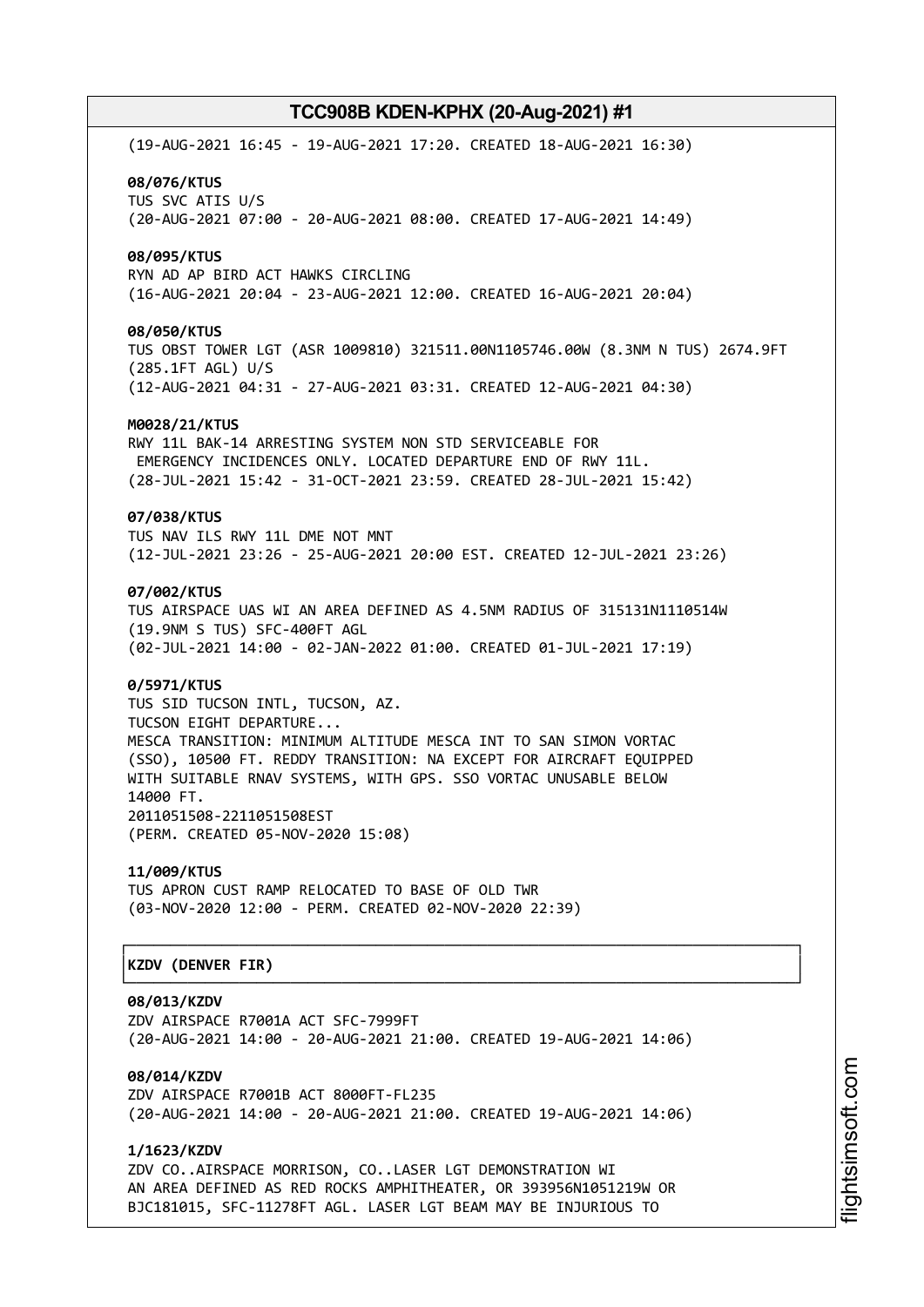PILOTS/PAX EYES WI 729FT VERT OR 1274FT LATERALLY OF THE LGT SOURCE. FLASH BLINDNESS OR COCKPIT ILLUMINATION MAY OCCUR BEYOND THESE DIST. DENVER /D01/ TRACON TEL 303-342-1590 IS THE FAA CDN FAC DLY 0200-0600 (27-AUG-2021 02:00 - 28-AUG-2021 06:00. CREATED 19-AUG-2021 13:11) **08/971/KZDV** ZDV AIRSPACE AR11(W) ACT FL230-FL260 (19-AUG-2021 18:30 - 19-AUG-2021 20:00. CREATED 19-AUG-2021 12:36) **08/970/KZDV** ZDV AIRSPACE AR11(E) ACT FL230-FL260 (19-AUG-2021 18:30 - 19-AUG-2021 20:00. CREATED 19-AUG-2021 12:36) **08/961/KZDV** ZDV AIRSPACE POWDER RIVER 2 HIGH MOA ACT 12000FT UP TO BUT NOT INCLUDING FL180 (19-AUG-2021 18:00 - 20-AUG-2021 00:01. CREATED 19-AUG-2021 12:05) **08/144/KZDV** ZDV NAV GPS (WSMRNM GPS 21-15) (INCLUDING WAAS, GPAS, AND ADS-B) MAY NOT BE AVBL WI A 414NM RADIUS CENTERED AT 334050N1063428W (ONM150041) FL400-UNL, 373NM RADIUS AT FL250, 273NM RADIUS AT 10000FT, 286NM RADIUS AT 4000FT AGL, 219NM RADIUS AT 50FT AGL. DLY 0600-1300 2108240600-2108291300 (PERM. CREATED 19-AUG-2021 09:48) **08/879/KZDV** ZDV AIRSPACE POWDER RIVER 2 HIGH MOA ACT 12000FT UP TO BUT NOT INCLUDING FL180 (19-AUG-2021 13:30 - 19-AUG-2021 18:00. CREATED 19-AUG-2021 07:35) **08/420/KZDV** ZDV OBST WIND TURBINE FARM WI AN AREA DEFINED AS 4.3NM RADIUS OF 410329N1050549W (14NM SW CYS) 7451FT (500FT AGL) NOT LGTD (19-AUG-2021 01:50 - 19-SEP-2021 23:00. CREATED 19-AUG-2021 01:52) **08/141/KZDV** ZDV NAV GPS (FTIRCA GPS 21-55) (INCLUDING WAAS, GBAS, AND ADS-B) MAY NOT BE AVBL WI A 271NM RADIUS CENTERED AT 352121N1163405W (HEC 336034) FL400-UNL, 221NM RADIUS AT FL250, 148NM RADIUS AT 10000FT, 121NM RADIUS AT 4000FT AGL, 89NM RADIUS AT 50FT AGL, 2108221630-2108222229 (PERM. CREATED 18-AUG-2021 19:08) **08/431/KZDV** ZDV AIRSPACE R7001B ACT 8000FT-FL235 (19-AUG-2021 14:00 - 20-AUG-2021 05:00. CREATED 18-AUG-2021 14:05) **08/430/KZDV**

ZDV AIRSPACE R7001A ACT SFC-7999FT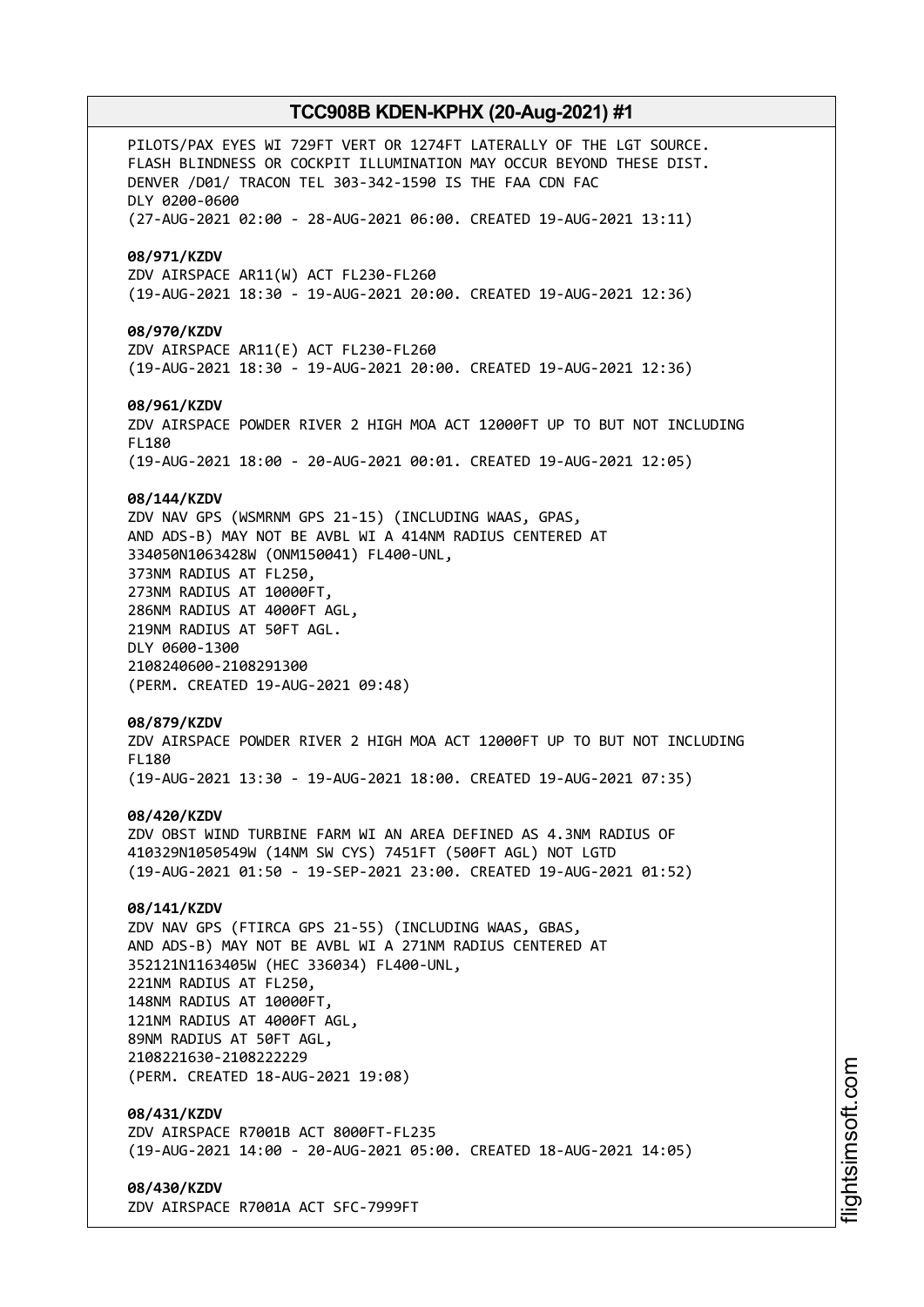(19-AUG-2021 14:00 - 20-AUG-2021 05:00. CREATED 18-AUG-2021 14:05) **08/385/KZDV** ZDV AIRSPACE SPECIAL AERIAL REFUELING TRACK/ANCHOR WI AN AREA DEFINED AS 4NM EITHER SIDE OF A LINE FM EAR TO OZB156030 ACT 15000FT-17000FT (19-AUG-2021 16:00 - 19-AUG-2021 16:30. CREATED 17-AUG-2021 22:55) **08/379/KZDV** ZDV AIRSPACE UAS WI AN AREA DEFINED AS 6NM RADIUS OF 404346N1030725W (8.5NM NE STK) SFC-400FT AGL DLY 1400-2300 (18-AUG-2021 14:00 - 20-AUG-2021 23:00. CREATED 17-AUG-2021 19:47) **08/136/KZDV** ZDV NAV GPS (FTIRCA GPS 21-23) (INCLUDING WAAS, GBAS, AND ADS-B) MAY NOT BE AVBL WI A 271NM RADIUS CENTERED AT 352121N1163405W (HEC 336034) FL400-UNL, 221NM RADIUS AT FL250, 148NM RADIUS AT 10000FT, 121NM RADIUS AT 4000FT AGL, 89NM RADIUS AT 50FT AGL. 0600-1159 1630-1829 2108210600-2108211829 (PERM. CREATED 17-AUG-2021 15:23) **08/131/KZDV** ZDV NAV GPS (FTIRCA GPS 21-23) (INCLUDING WAAS, GBAS, AND ADS-B) MAY NOT BE AVBL WI A 271NM RADIUS CENTERED AT 352121N1163405W (HEC 336034) FL400-UNL, 221NM RADIUS AT FL250, 148NM RADIUS AT 10000FT, 121NM RADIUS AT 4000FT AGL, 89NM RADIUS AT 50FT AGL, 2108201630-2108201829 (PERM. CREATED 16-AUG-2021 17:37) **08/121/KZDV** ZDV NAV GPS (NAWDC GPS 21-03) (INCLUDING WAAS, GBAS, AND ADS-B) MAY NOT BE AVBL WI A 360NM RADIUS CENTERED AT 392323N1180757W (MVA 338050) FL400-UNL 336NM RADIUS AT FL250, 199NM RADIUS AT 10000FT, 195NM RADIUS AT 4000FT AGL, 159NM RADIUS AT 50FT AGL. 2108191830-2108192030 (PERM. CREATED 15-AUG-2021 16:18) **08/110/KZDV** ZDV NAV GPS (FTIRCA GPS 21-23) (INCLUDING WAAS, GBAS, AND ADS-B) MAY NOT BE AVBL WI A 271NM RADIUS CENTERED AT 352121N1163405W (HEC 336034) FL400-UNL, 221NM RADIUS AT FL250, 148NM RADIUS AT 10000FT, 121NM RADIUS AT 4000FT AGL, 89NM RADIUS AT 50FT AGL. 0600-0759 1630-1829 2108190600-2108191829 (PERM. CREATED 15-AUG-2021 14:27)

i⊒<br>⊫ htsim soft.c o

m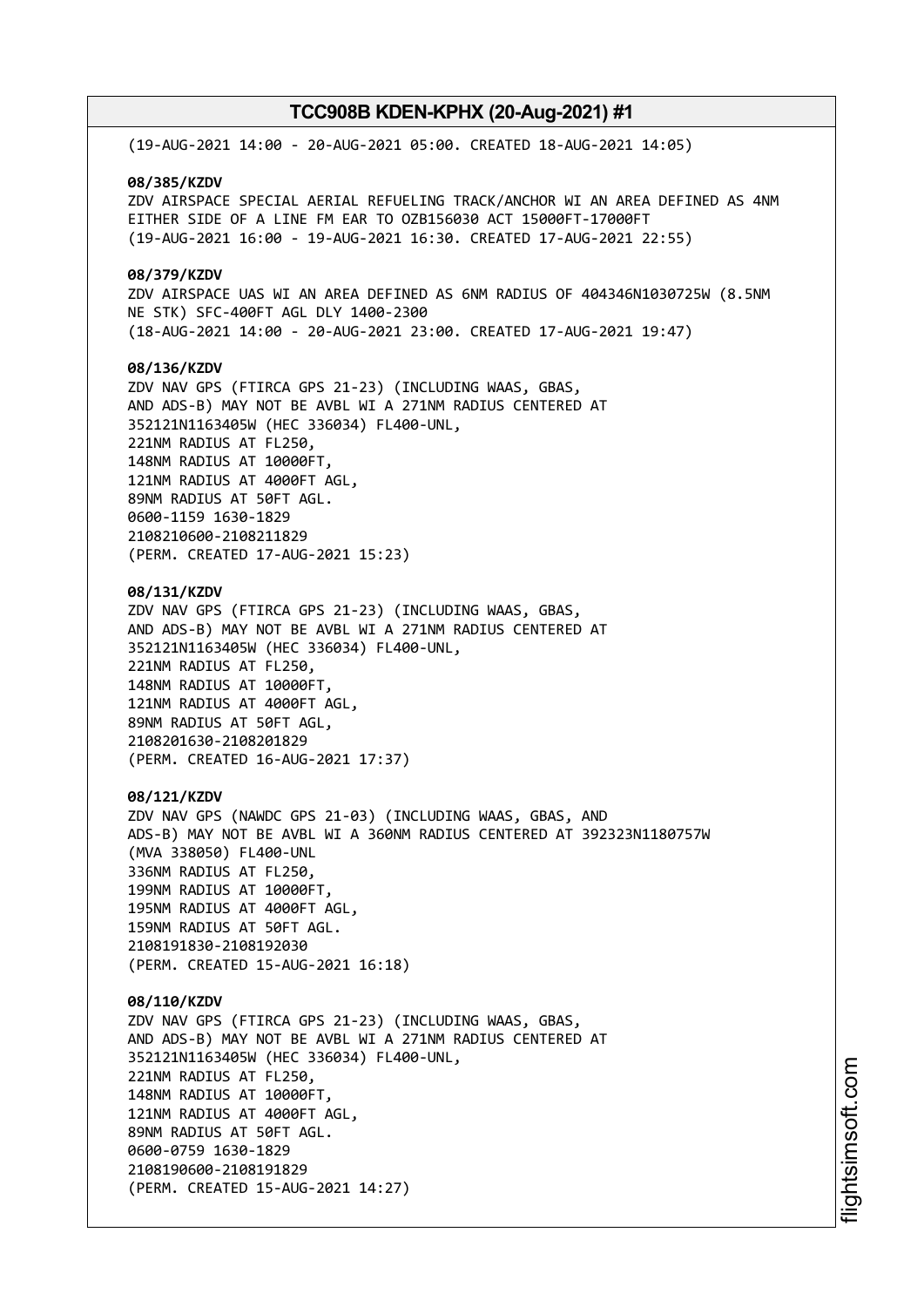#### **08/093/KZDV**

ZDV NAV GPS (WSMRNM GPS 21-23) (INCLUDING WAAS, GBAS, AND ADS-B) MAY NOT BE AVBL WI A 370NM RADIUS CENTERED AT 333547N1062910W (TCS051044) FL400-UNL, 319NM RADIUS AT FL250, 239NM RADIUS AT 10000FT, 225NM RADIUS AT 4000FT AGL, 179NM RADIUS AT 50FT AGL. DLY 0300-0900 2108190300-2108200900 (PERM. CREATED 14-AUG-2021 05:18)

#### **08/081/KZDV**

ZDV NAV GPS (YPG\_AZ GPS 21-11) (INCLUDING WAAS, GBAS, AND ADS-8) MAY NOT BE AVBL WI A 338NM RADIUS CENTERED AT 325402N1135544W (BZA063035) FL400-UNL, 320NM RADIUS AT FL250, 254NM RADIUS AT 10000FT, 200NM RADIUS AT 4000FT AGL, 134NM RADIUS AT 50FT AGL. DLY 2030-2230 2108162030-2108212230 (PERM. CREATED 13-AUG-2021 17:33)

### **08/242/KZDV**

ZDV OBST WIND TURBINE FARM WI AN AREA DEFINED AS 6.61NM RADIUS OF 405841N1032416W (11.3NM SW SNY) 5101FT (400FT AGL) NOT LGTD (11-AUG-2021 12:00 - 11-SEP-2021 23:59 EST. CREATED 11-AUG-2021 12:02)

#### **08/241/KZDV**

ZDV OBST WIND TURBINE FARM WI AN AREA DEFINED AS 4.7NM RADIUS OF 405845N1025148W (11.1NM SE SNY) 4621FT (400FT AGL) NOT LGTD (11-AUG-2021 11:58 - 11-SEP-2021 23:59 EST. CREATED 11-AUG-2021 11:59)

#### **08/240/KZDV**

ZDV OBST WIND TURBINE FARM WI AN AREA DEFINED AS 1.1NM RADIUS OF 405917N1025519W (11.1NM SE SNY) 4693FT (400FT AGL) NOT LGTD (11-AUG-2021 11:59 - 11-SEP-2021 23:59 EST. CREATED 11-AUG-2021 11:59)

#### **08/170/KZDV**

ZDV OBST WIND TURBINE FARM WI AN AREA DEFINED AS 6.61NM RADIUS OF 405841N1032416W (14.9NM SSE IBM) 5101FT (400FT AGL) NOT LGTD (09-AUG-2021 02:59 - 08-SEP-2021 17:00. CREATED 09-AUG-2021 03:01)

#### **08/133/KZDV**

ZDV OBST WIND TURBINE FARM WI AN AREA DEFINED AS 3.9NM RADIUS OF 412126N1104715W (14NM ENE EVW) 7580FT (400FT AGL) NOT LGTD (06-AUG-2021 19:24 - 06-SEP-2021 23:00. CREATED 06-AUG-2021 19:34)

### **08/129/KZDV**

ZDV AIRSPACE SMALL ARMS FIRING WI AN AREA DEFINED AS 422502N1045414W (8.2NM SE 76V) TO 422502N1045242W (9.2NM SE 76V) TO 422007N1045225W (7.6NM NW GUR) TO 422007N1045415W (8.8NM NW GUR) TO POINT OF ORIGIN SFC-8500FT AGL (06-AUG-2021 14:10 - 06-SEP-2021 06:00. CREATED 06-AUG-2021 14:10)

### **08/128/KZDV**

ZDV AIRSPACE SMALL ARMS FIRING WI AN AREA DEFINED AS 422502N1045414W (8.2NM SE 76V) TO 422502N1045242W (9.2NM SE 76V) TO 422007N1045225W (7.6NM NW GUR)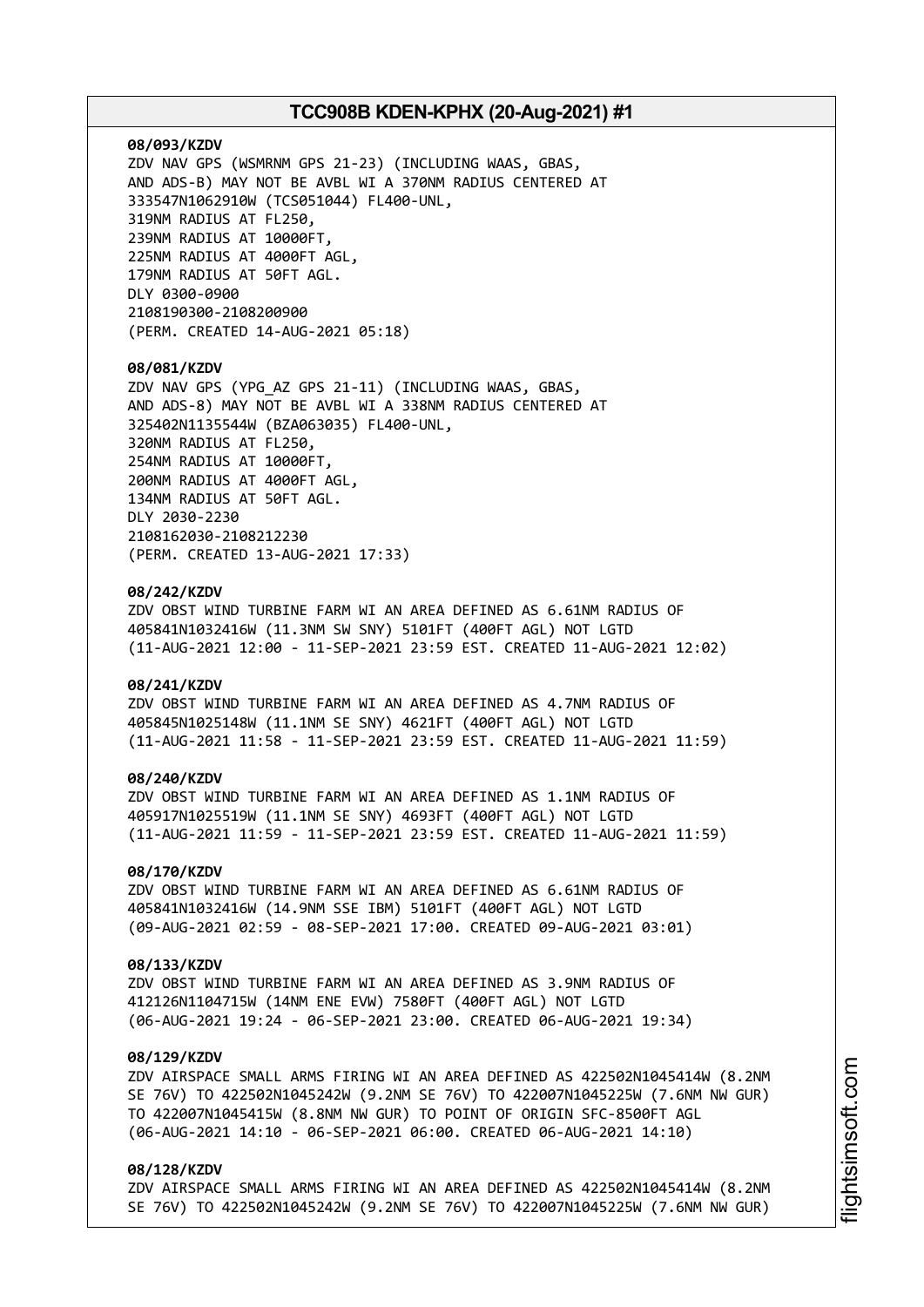TO 422007N1045415W (8.8NM NW GUR) TO POINT OF ORIGIN SFC-8500FT AGL DLY 1408-0600 (06-AUG-2021 14:08 - 06-SEP-2021 06:00. CREATED 06-AUG-2021 14:08)

#### **08/127/KZDV**

ZDV AIRSPACE SMALL ARMS FIRING WI AN AREA DEFINED AS 422000N1045231W (7.5NM NW GUR) TO 422000N1045438W (9NM NW GUR) TO 422907N1045437W (15.5NM NW GUR) TO 422907N1045231W (14.8NM NW GUR) TO POINT OF ORIGIN SFC-8500FT AGL DLY 1407-0600 (06-AUG-2021 14:07 - 06-SEP-2021 06:00. CREATED 06-AUG-2021 14:08)

#### **07/011/KZDV**

ZDV AIRSPACE R2601B ACT 12500FT UP TO BUT NOT INCLUDING FL225 (30-JUL-2021 06:00 - 27-AUG-2021 06:00. CREATED 30-JUL-2021 00:06)

#### **07/748/KZDV**

ZDV AIRSPACE R2601C ACT FL225 UP TO BUT NOT INCLUDING FL350 (30-JUL-2021 06:00 - 27-AUG-2021 06:00. CREATED 29-JUL-2021 06:06)

#### **07/516/KZDV**

ZDV OBST WIND TURBINE FARM WI AN AREA DEFINED AS 4NM RADIUS OF 424057N1055326W (23NM WSW DGW) 6800FT (400FT AGL) NOT LGTD (24-JUL-2021 00:29 - 27-AUG-2021 03:00. CREATED 24-JUL-2021 00:29)

### **06/620/KZDV**

ZDV OBST WIND TURBINE FARM WI AN AREA DEFINED AS 5NM RADIUS OF 405445N1034909W (18.3NM SW IBM) 5666FT (410FT AGL) NOT LGTD (30-JUN-2021 21:24 - 31-DEC-2021 23:59. CREATED 30-JUN-2021 21:24)

### **06/619/KZDV**

ZDV OBST WIND TURBINE FARM WI AN AREA DEFINED AS 5NM RADIUS OF 405639N1034426W (15.5NM SSW IBM) 5543FT (389FT AGL) NOT LGTD (30-JUN-2021 21:18 - 31-DEC-2021 23:59. CREATED 30-JUN-2021 21:20)

#### **1/5052/KZDV**

ZDV CO..ROUTE ZDV. V108 TRUEL, CO TO RED TABLE (DBL) VOR/DME, CO MOCA 14000. 2106011502-2305301502EST (PERM. CREATED 01-JUN-2021 15:03)

### **1/3092/KZDV**

ZDV SD..AIRSPACE CRAZY HORSE, SD.. LASER LGT DEMONSTRATION WILL BE CONDUCTED AT CRAZY HORSE MEMORIAL WI AN AREA DEFINED AS 435001N1033737W OR (RAP239028) SFC-500FT AGL. LASER LGT BEAMS WILL BE TERMINATED IF NON PARTICIPATING ACFT ARE DETECTED ENTERING THE AFFECTED AREA. LASER LGT BEAMS MAY BE INJUROUS TO PILOTS/PASSENGERS EYES WI 500FT VERTICALLY AND 1900FT LATERALLY OF THE LGT SOURCE. FLASH BLINDNESS OR COCKPIT ILLUMINATION MAY OCCUR BEYOND THESE DISTANCES. ELLSWORTH AFB /RCA/ TERMINAL APCH CTL TEL 605-385-6199 IS THE FAA CDN FACILITY DLY 0030-0330 (29-MAY-2021 00:30 - 30-SEP-2021 03:30. CREATED 26-MAY-2021 21:47)

**1/8432/KZDV** ZDV UT..ROUTE ZDV ZLC. J196 BRYCE CANYON (BCE) VORTAC, UT TO RIFMN, UT MEA 36000. BCE VORTAC R-033 D160 36000-45000. (19-MAY-2021 18:33 - 17-MAY-2023 18:33 EST. CREATED 19-MAY-2021 18:34)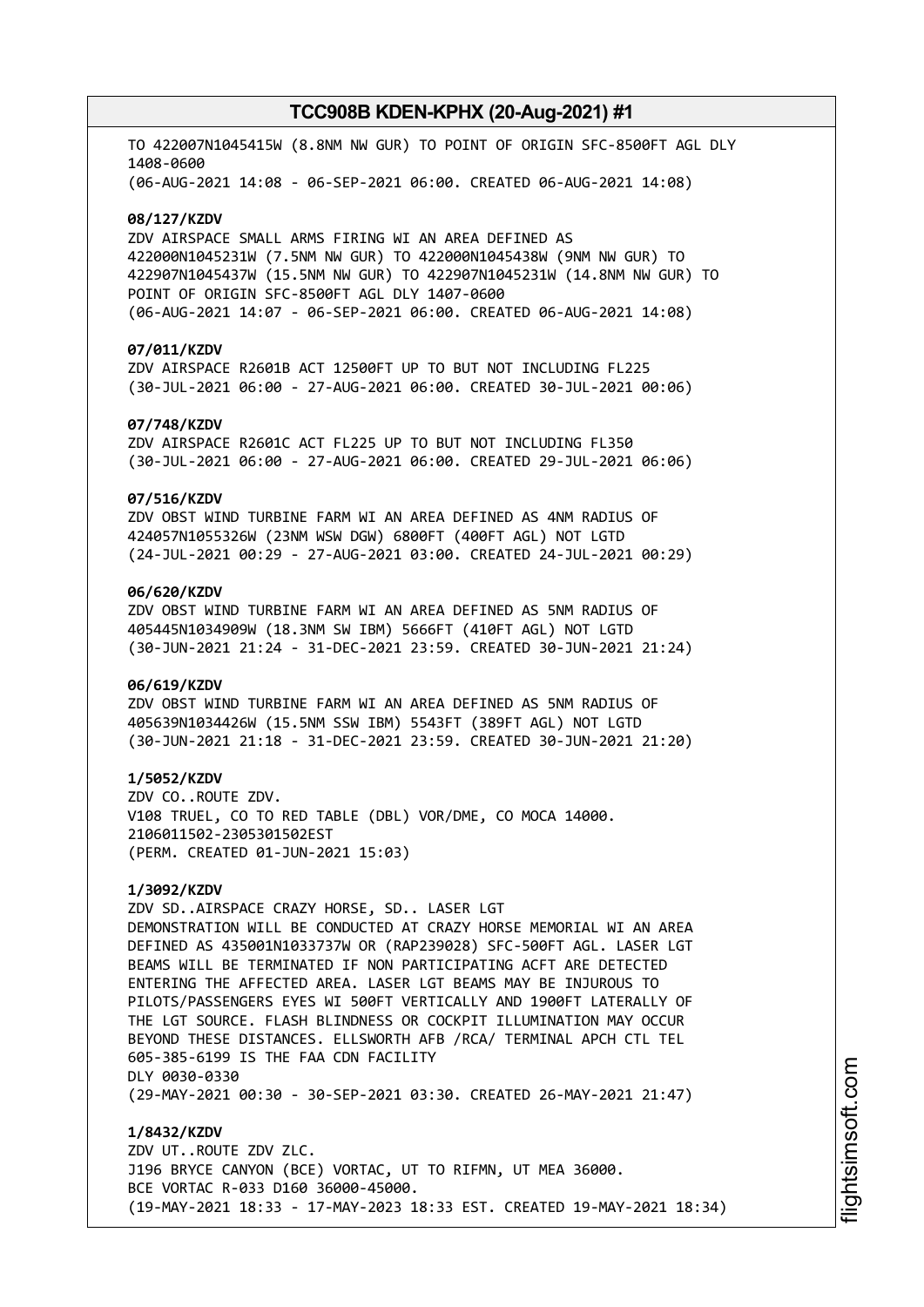### **1/0706/KZDV**

ZDV KS..ROUTE ZDV ZKC. V17 GARDEN CITY (GCK) VORTAC, KS TO COFFE, KS MOCA 4700. 2104161846-2304141846EST (PERM. CREATED 16-APR-2021 18:46)

### **1/0386/KZDV**

ZDV CO..ROUTE ZDV. V211 BRAZO, NM MRA 14000 AT BRAZO WHEN USING DME. DRO DME UNUSABLE BELOW 14000 AT BRAZO. (15-APR-2021 21:03 - 15-APR-2023 21:03 EST. CREATED 15-APR-2021 21:03)

### **1/0953/KZDV**

ZDV CO..ROUTE ZDV. V356 FIDLE INT, CO TO ELORE INT, CO NA EXCEPT FOR ACFT EQUIPPED WITH SUITABLE RNAV SYSTEM WITH GPS. 2103041542-2303041542EST (PERM. CREATED 04-MAR-2021 15:43)

#### **03/009/KZDV**

ZDV AIRSPACE AIRDROP WI AN AREA DEFINED AS 3NM EITHER SIDE OF A LINE FM HGO358021 TO HGO337012 TO HGO259010 TO HGO248012 TO HGO177019 SFC-9000FT AVOIDANCE ADZ DLY 1700-0500 (02-MAR-2021 17:00 - 02-MAR-2022 05:00. CREATED 01-MAR-2021 21:39)

#### **03/008/KZDV**

ZDV AIRSPACE AIRDROP WI AN AREA DEFINED AS 3NM EITHER SIDE OF A LINE FM HGO193026 TO HGO206018 TO HGO260010 TO HGO274010 TO HGO269023 SFC-9000FT AVOIDANCE ADZ DLY 1700-0500 (02-MAR-2021 17:00 - 02-MAR-2022 05:00. CREATED 01-MAR-2021 21:39)

### **1/4254/KZDV**

ZDV WY..ROUTE ZDV ZLC. V235 BORGG, WY TO OILLY, WY MEA 11500. DDY VOR/DME R222, UNUSABLE BELOW 11500 AT COP. 2102161823-2302141823EST (PERM. CREATED 16-FEB-2021 18:24)

#### **1/4251/KZDV**

ZDV WY..ROUTE ZDV ZLC. V235 MUDDY MOUNTAIN (DDY) VOR/DME, WY MCA 8100 SOUTHWESTBOUND. DDY VOR/DME R222, UNUSABLE BELOW 11500 AT COP. 2102161823-2302141823EST (PERM. CREATED 16-FEB-2021 18:24)

### **0/6595/KZDV**

ZDV NE..ROUTE ZDV. V219 HAYES CENTER (HCT) VORTAC, NE R-048 TO YOZLE INT, NE MEA 7000. 2011052227-2211052227EST (PERM. CREATED 05-NOV-2020 22:28)

┌──────────────────────────────────────────────────────────────────────────────┐

└──────────────────────────────────────────────────────────────────────────────┘

### │**KZAB (ALBUQUERQUE FIR)** │

**08/214/KZAB** ZAB AIRSPACE UAS WI AN AREA DEFINED AS 10NM RADIUS OF 310100N1052300W (31.0NM WSW VHN) SFC-800FT AGL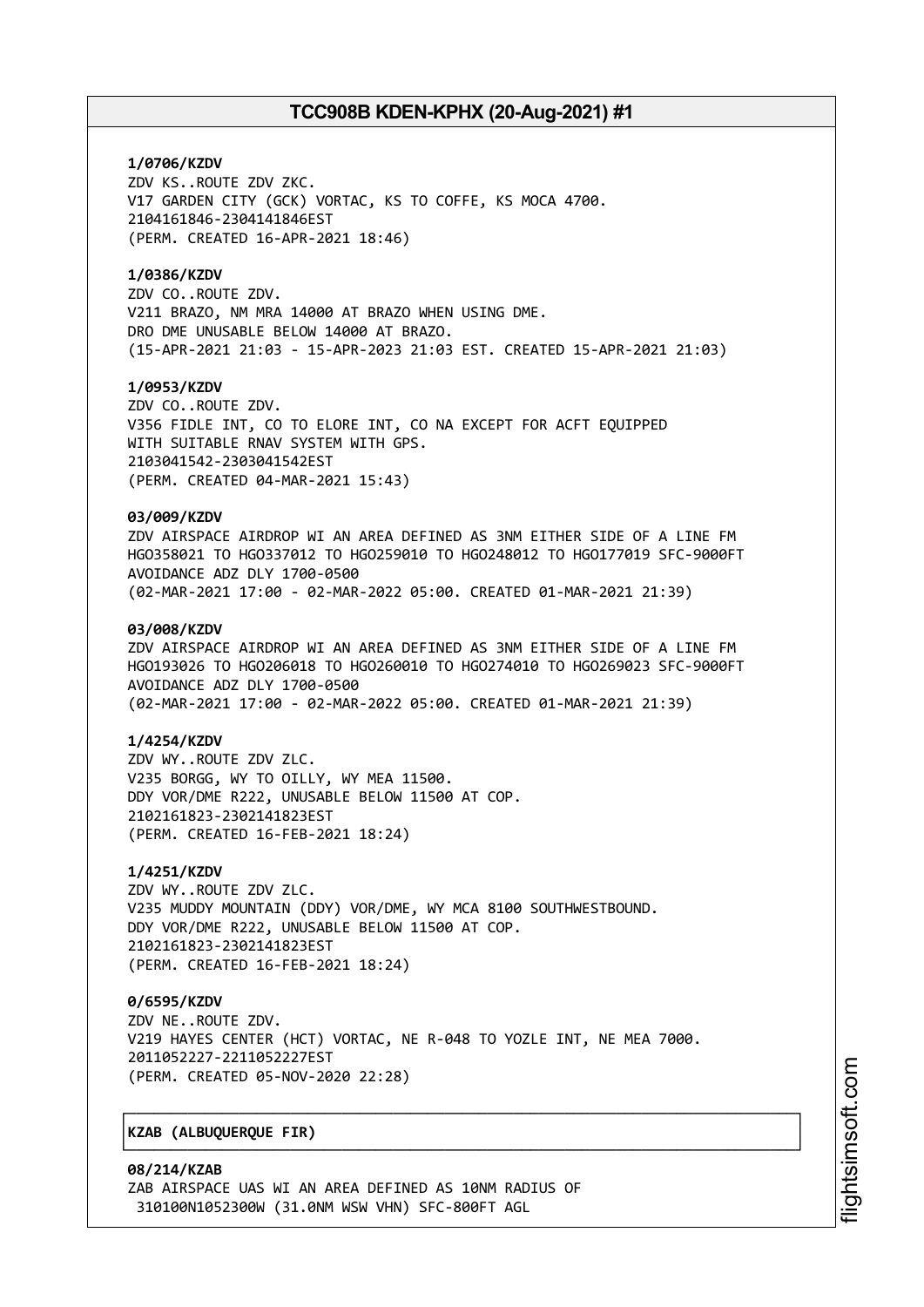(19-AUG-2021 16:00 - 19-AUG-2021 23:59. CREATED 19-AUG-2021 15:36) **08/810/KZAB** ZAB AIRSPACE R5107E ACT SFC-FL250 (20-AUG-2021 02:45 - 20-AUG-2021 09:30. CREATED 19-AUG-2021 14:51) **08/805/KZAB** ZAB AIRSPACE R2310A ACT SFC-10000FT (21-AUG-2021 14:00 - 21-AUG-2021 23:00. CREATED 19-AUG-2021 14:06) **08/229/KZAB** ZAB AIRSPACE DCC ON 75FS WIC SPT MIL ACT ALONG THE ROUTE FM BFV TO PNH TO TCC 17000FT-FL210 (20-AUG-2021 17:41 - 20-AUG-2021 20:10. CREATED 19-AUG-2021 10:53) **08/772/KZAB** ZAB AIRSPACE AR644(S) ACT FL200-FL260 (19-AUG-2021 16:00 - 19-AUG-2021 18:30. CREATED 19-AUG-2021 10:06) **08/771/KZAB** ZAB AIRSPACE AR644(N) ACT FL200-FL260 (19-AUG-2021 16:00 - 19-AUG-2021 18:30. CREATED 19-AUG-2021 10:06) **08/769/KZAB** ZAB AIRSPACE AR603 ACT FL240-FL280 (19-AUG-2021 16:00 - 19-AUG-2021 18:00. CREATED 19-AUG-2021 10:06) **08/143/KZAB** ZAB NAV GPS (WSMRNM GPS 21-15) (INCLUDING WAAS, GPAS, AND ADS-B) MAY NOT BE AVBL WI A 414NM RADIUS CENTERED AT 334050N1063428W (ONM150041) FL400-UNL, 373NM RADIUS AT FL250, 273NM RADIUS AT 10000FT, 286NM RADIUS AT 4000FT AGL, 219NM RADIUS AT 50FT AGL. DLY 0600-1300 2108240600-2108291300 (PERM. CREATED 19-AUG-2021 09:48) **08/745/KZAB** ZAB AIRSPACE AR602 ACT 9000FT-17000FT (19-AUG-2021 14:00 - 20-AUG-2021 06:00. CREATED 19-AUG-2021 08:06) **08/738/KZAB** ZAB AIRSPACE R5111A ACT 13000FT-FL250 (19-AUG-2021 19:15 - 20-AUG-2021 09:30. CREATED 19-AUG-2021 07:20) **08/718/KZAB** ZAB AIRSPACE R5111B ACT SFC-13000FT (19-AUG-2021 13:45 - 20-AUG-2021 09:30. CREATED 19-AUG-2021 01:51) **08/717/KZAB** ZAB AIRSPACE R5107H ACT SFC-9000FT (19-AUG-2021 13:45 - 20-AUG-2021 02:30. CREATED 19-AUG-2021 01:51) **08/209/KZAB** ZAB AIRSPACE UAS WI AN AREA DEFINED AS 6NM EITHER SIDE OF A LINE FM 314410N1081930W (40.4NM SE LSB) TO 320046N1081930W (26.8NM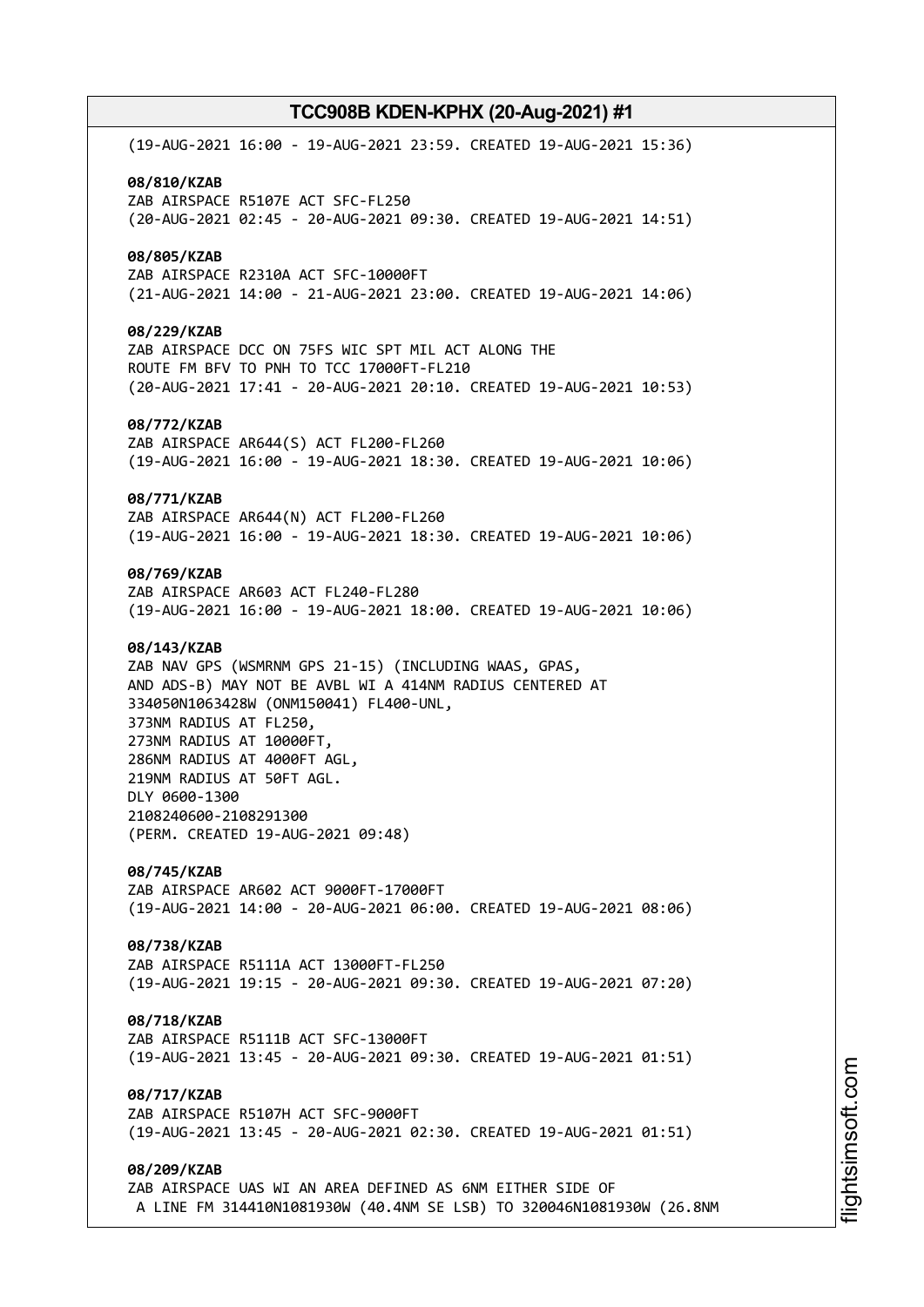SE LSB) SFC-400FT AGL (20-AUG-2021 00:00 - 20-AUG-2021 07:59. CREATED 19-AUG-2021 00:26)

#### **08/707/KZAB**

ZAB AIRSPACE R2303B ACT 8000FT-FL300 (20-AUG-2021 00:01 - 20-AUG-2021 13:59. CREATED 19-AUG-2021 00:06)

### **08/706/KZAB**

ZAB AIRSPACE R2303A ACT SFC-15000FT (20-AUG-2021 00:01 - 20-AUG-2021 13:59. CREATED 19-AUG-2021 00:06)

#### **08/698/KZAB**

ZAB AIRSPACE LGT OUT/NIGHT VISION GOGGLE TRAINING TALON HIGH WEST MOA ACT 12500FT UP TO BUT NOT INCLUDING FL180 (20-AUG-2021 23:45 - 21-AUG-2021 02:30. CREATED 18-AUG-2021 23:50)

#### **08/697/KZAB**

ZAB AIRSPACE LGT OUT/NIGHT VISION GOGGLE TRAINING TALON HIGH EAST MOA ACT 12500FT UP TO BUT NOT INCLUDING FL180 (20-AUG-2021 23:45 - 21-AUG-2021 02:30. CREATED 18-AUG-2021 23:50)

### **08/696/KZAB**

ZAB AIRSPACE LGT OUT/NIGHT VISION GOGGLE TRAINING BEAK C MOA ACT 12500FT UP TO BUT NOT INCLUDING FL180 (20-AUG-2021 23:45 - 21-AUG-2021 02:30. CREATED 18-AUG-2021 23:50)

#### **08/695/KZAB**

ZAB AIRSPACE LGT OUT/NIGHT VISION GOGGLE TRAINING BEAK A MOA ACT 12500FT UP TO BUT NOT INCLUDING FL180 (20-AUG-2021 23:45 - 21-AUG-2021 02:30. CREATED 18-AUG-2021 23:50)

#### **08/694/KZAB**

ZAB AIRSPACE LGT OUT/NIGHT VISION GOGGLE TRAINING TALON LOW MOA ACT 500FT-12499FT (20-AUG-2021 23:45 - 21-AUG-2021 02:30. CREATED 18-AUG-2021 23:50)

#### **08/693/KZAB**

ZAB AIRSPACE LGT OUT/NIGHT VISION GOGGLE TRAINING BEAK B MOA ACT 12500FT UP TO BUT NOT INCLUDING FL180 (20-AUG-2021 23:45 - 21-AUG-2021 02:30. CREATED 18-AUG-2021 23:50)

### **08/208/KZAB**

ZAB AIRSPACE UAS WI AN AREA DEFINED AS 5NM RADIUS OF 314252N1115732W (18NM S E78) SFC-400FT AGL (19-AUG-2021 15:00 - 19-AUG-2021 23:00. CREATED 18-AUG-2021 20:20)

#### **08/142/KZAB**

ZAB NAV GPS (FTIRCA GPS 21-55) (INCLUDING WAAS, GBAS, AND ADS-B) MAY NOT BE AVBL WI A 271NM RADIUS CENTERED AT 352121N1163405W (HEC 336034) FL400-UNL, 221NM RADIUS AT FL250, 148NM RADIUS AT 10000FT, 121NM RADIUS AT 4000FT AGL, 89NM RADIUS AT 50FT AGL, 2108221630-2108222229 (PERM. CREATED 18-AUG-2021 19:08)

**1/1201/KZAB**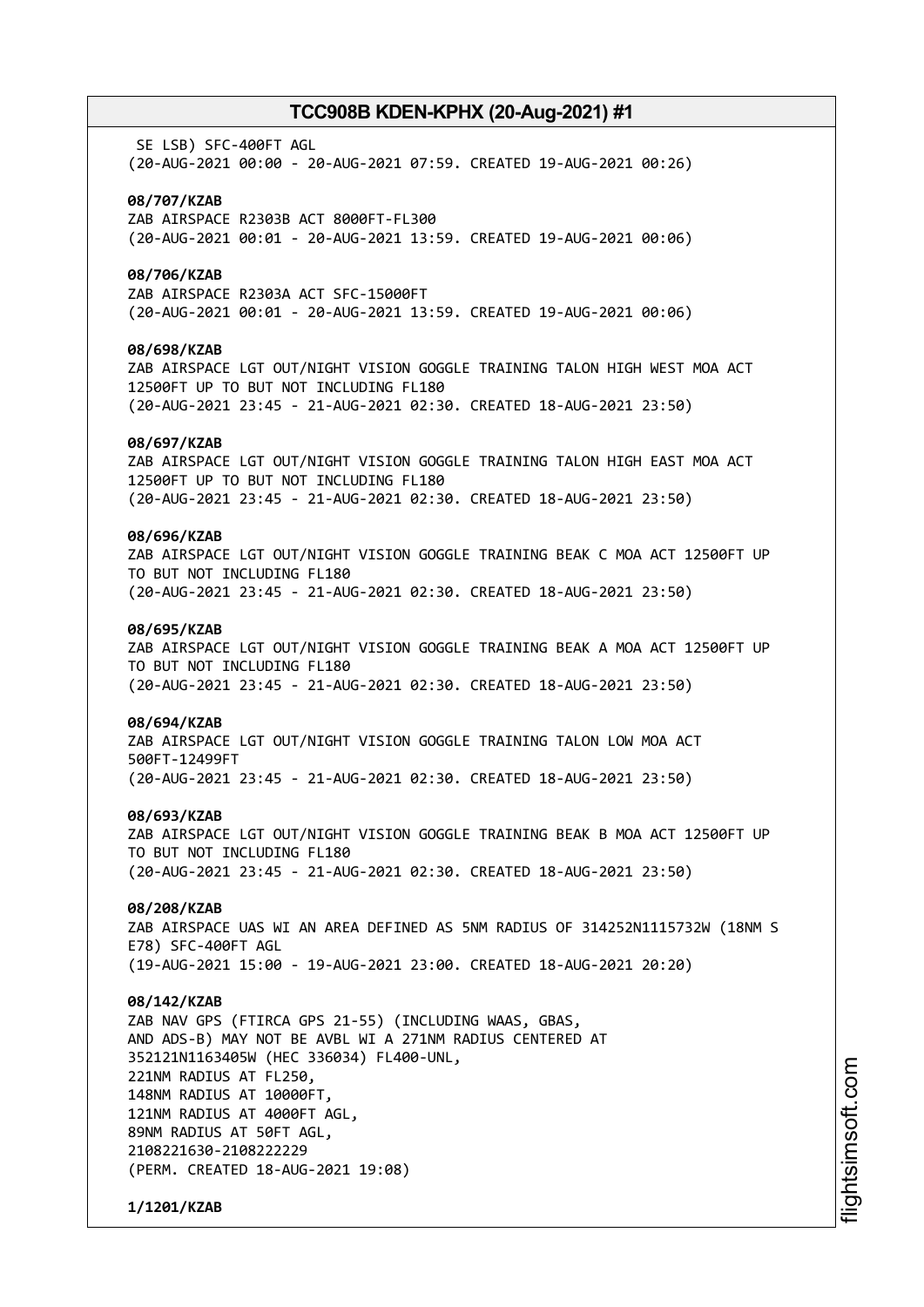ZAB AZ..AIRSPACE COOLIDGE, AZ..TEMPORARY FLIGHT RESTRICTIONS WI AN AREA DEFINED AS 0.5NM RADIUS OF 325523N1112952W (TFD072020.9) SFC-2500FT NATURAL GAS LEAK. PURSUANT TO 14 CFR SECTION 91.137(A)(1) TEMPORARY FLIGHT RESTRICTIONS ARE IN EFFECT. ONLY RELIEF ACFT OPS UNDER DIRECTION OF CITY OF COOLIDGE ARE AUTH IN THE AIRSPACE. CITY OF COOLIDGE TEL 520-251-1365 IS IN CHARGE OF ON SCENE EMERG RESPONSE ACT. ALBUQUERQUE /ZAB/ ARTCC TEL 505-856-4591 IS THE FAA CDN FACILITY. 2108181830-2108212300 (PERM. CREATED 18-AUG-2021 19:01) **08/602/KZAB** ZAB AIRSPACE R2310A ACT SFC-10000FT (20-AUG-2021 14:00 - 20-AUG-2021 23:00. CREATED 18-AUG-2021 14:05) **08/507/KZAB** ZAB AIRSPACE LGT OUT/NIGHT VISION GOGGLE TRAINING TOMBSTONE B MOA ACT 500FT AGL-14499FT (20-AUG-2021 02:00 - 20-AUG-2021 07:00. CREATED 18-AUG-2021 02:06) **08/501/KZAB** ZAB AIRSPACE LGT OUT/NIGHT VISION GOGGLE TRAINING SELLS LOW MOA ACT 3000FT AGL-9999FT (20-AUG-2021 01:00 - 20-AUG-2021 07:00. CREATED 18-AUG-2021 01:06) **08/500/KZAB** ZAB AIRSPACE LGT OUT/NIGHT VISION GOGGLE TRAINING SELLS 1 MOA ACT 10000FT UP TO BUT NOT INCLUDING FL180 (20-AUG-2021 01:00 - 20-AUG-2021 07:00. CREATED 18-AUG-2021 01:06) **08/490/KZAB** ZAB AIRSPACE LGT OUT/NIGHT VISION GOGGLE TRAINING TALON LOW MOA ACT 300FT-12499FT (20-AUG-2021 00:00 - 20-AUG-2021 02:30. CREATED 18-AUG-2021 00:06) **08/489/KZAB** ZAB AIRSPACE LGT OUT/NIGHT VISION GOGGLE TRAINING BEAK C MOA ACT 12500FT UP TO BUT NOT INCLUDING FL180 (20-AUG-2021 00:00 - 20-AUG-2021 02:30. CREATED 18-AUG-2021 00:06) **08/488/KZAB** ZAB AIRSPACE LGT OUT/NIGHT VISION GOGGLE TRAINING BEAK A MOA ACT 12500FT UP TO BUT NOT INCLUDING FL180 (20-AUG-2021 00:00 - 20-AUG-2021 02:30. CREATED 18-AUG-2021 00:06) **08/487/KZAB** ZAB AIRSPACE LGT OUT/NIGHT VISION GOGGLE TRAINING TALON HIGH EAST MOA ACT 12500FT UP TO BUT NOT INCLUDING FL180 (20-AUG-2021 00:00 - 20-AUG-2021 02:30. CREATED 18-AUG-2021 00:06) **08/482/KZAB** ZAB AIRSPACE LGT OUT/NIGHT VISION GOGGLE TRAINING TALON HIGH WEST MOA ACT 12500FT UP TO BUT NOT INCLUDING FL180 (20-AUG-2021 00:00 - 20-AUG-2021 02:30. CREATED 18-AUG-2021 00:06) **08/491/KZAB** ZAB AIRSPACE LGT OUT/NIGHT VISION GOGGLE TRAINING BEAK B MOA ACT 12500FT UP

TO BUT NOT INCLUDING FL180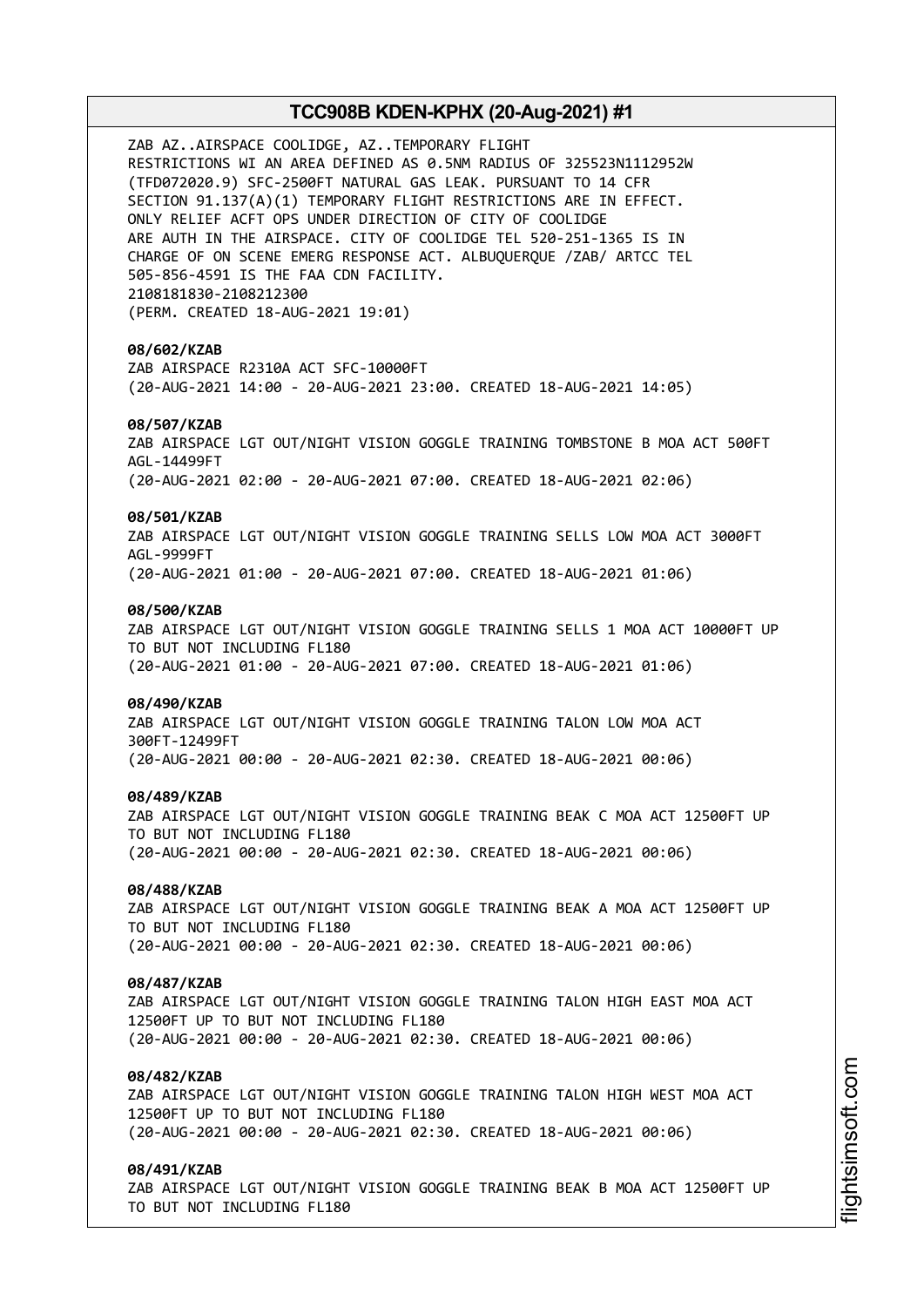(20-AUG-2021 00:00 - 20-AUG-2021 02:30. CREATED 18-AUG-2021 00:06) **08/137/KZAB** ZAB NAV GPS (FTIRCA GPS 21-23) (INCLUDING WAAS, GBAS, AND ADS-B) MAY NOT BE AVBL WI A 271NM RADIUS CENTERED AT 352121N1163405W (HEC 336034) FL400-UNL, 221NM RADIUS AT FL250, 148NM RADIUS AT 10000FT, 121NM RADIUS AT 4000FT AGL, 89NM RADIUS AT 50FT AGL. 0600-1159 1630-1829 2108210600-2108211829 (PERM. CREATED 17-AUG-2021 15:23) **08/381/KZAB** ZAB AIRSPACE R2310A ACT SFC-10000FT (19-AUG-2021 14:00 - 19-AUG-2021 23:00. CREATED 17-AUG-2021 14:05) **08/220/KZAB** ZAB AIRSPACE DCC VALKYRIE STNR ALT RESERVATION WI AN AREA DEFINED AS 6NM RADIUS OF TXO243025 9000FT-12000FT 2108201700-2108201900 (PERM. CREATED 17-AUG-2021 12:18) **08/213/KZAB** ZAB AIRSPACE DCC VALKYRIE STNR ALT RESERVATION WI AN AREA DEFINED AS 6NM RADIUS OF TXO243025 9000FT-12000FT 2108192100-2108192300 (PERM. CREATED 17-AUG-2021 12:01) **08/194/KZAB** ZAB AIRSPACE UAS WI AN AREA DEFINED AS 312200N1055900W (12.3NM SE E35) TO 305800N1053100W (38.2NM WSW VHN) TO 311300N1051600W (26.6NM WNW VHN) TO 312900N1055703W (10.3NM E E35) TO POINT OF ORIGIN SFC-400FT AGL TUE-SUN 0525-1400 (17-AUG-2021 05:25 - 22-AUG-2021 14:00. CREATED 17-AUG-2021 05:23) **08/132/KZAB** ZAB NAV GPS (FTIRCA GPS 21-23) (INCLUDING WAAS, GBAS, AND ADS-B) MAY NOT BE AVBL WI A 271NM RADIUS CENTERED AT 352121N1163405W (HEC 336034) FL400-UNL, 221NM RADIUS AT FL250, 148NM RADIUS AT 10000FT, 121NM RADIUS AT 4000FT AGL, 89NM RADIUS AT 50FT AGL, 2108201630-2108201829 (PERM. CREATED 16-AUG-2021 17:37) **08/126/KZAB** ZAB NAV GPS (EPG\_AZ GPS 21-07) (INCLUDING WAAS, GBAS, AND ADS-B) MAY NOT BE AVBL WI A 261NM RADIUS CENTERED AT 312247N1102408W (OLS086023) FL400-UNL, 210NM RADIUS AT FL250, 129NM RADIUS AT L0000FT, 119NM RADIUS AT 4000FT AGL,

99NM RADIUS AT 50FT AGL.

2108190900-2108201300

DLY 0900-1300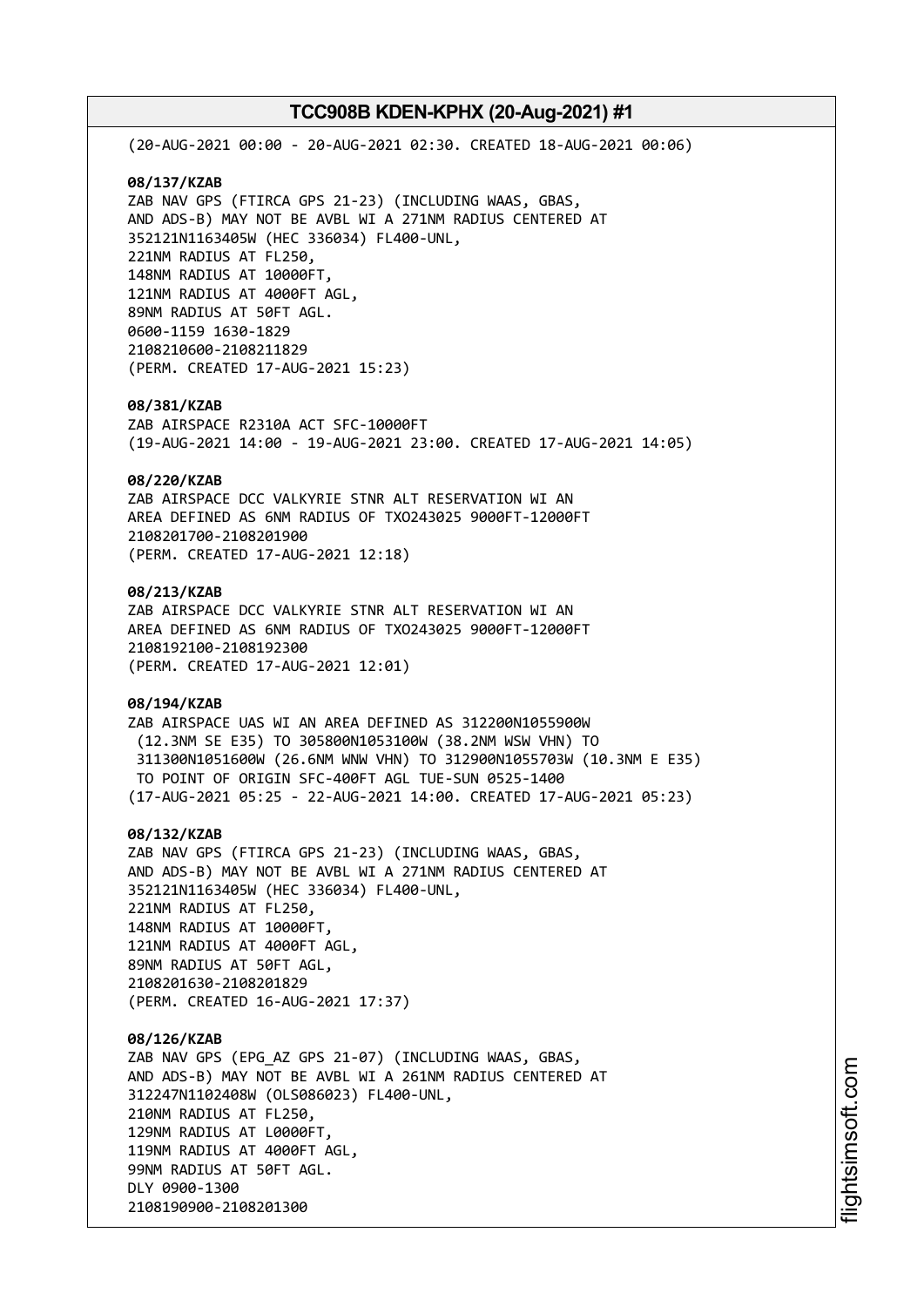(PERM. CREATED 16-AUG-2021 13:36)

**08/120/KZAB** ZAB NAV GPS (NAWDC GPS 21-03) (INCLUDING WAAS, GBAS, AND ADS-B) MAY NOT BE AVBL WI A 360NM RADIUS CENTERED AT 392323N1180757W (MVA 338050) FL400-UNL 336NM RADIUS AT FL250, 199NM RADIUS AT 10000FT, 195NM RADIUS AT 4000FT AGL, 159NM RADIUS AT 50FT AGL. 2108191830-2108192030 (PERM. CREATED 15-AUG-2021 16:18)

#### **08/109/KZAB**

ZAB NAV GPS (FTIRCA GPS 21-23) (INCLUDING WAAS, GBAS, AND ADS-B) MAY NOT BE AVBL WI A 271NM RADIUS CENTERED AT 352121N1163405W (HEC 336034) FL400-UNL, 221NM RADIUS AT FL250, 148NM RADIUS AT 10000FT, 121NM RADIUS AT 4000FT AGL, 89NM RADIUS AT 50FT AGL. 0600-0759 1630-1829 2108190600-2108191829 (PERM. CREATED 15-AUG-2021 14:27)

**08/043/KZAB**

ZAB AIRSPACE R2303C ACT 15000FT-FL300 (15-AUG-2021 22:00 - 21-AUG-2021 06:00. CREATED 14-AUG-2021 22:05)

### **1/8124/KZAB**

ZAB AIRSPACE ADS-B, AUTO DEPENDENT SURVEILLANCE REBROADCAST (ADS-R), TFC INFO SERVICE BCST (TIS-B), FLT INFO SERVICE BCST (FIS-B) SERVICES MAY NOT BE AVBL WI AN AREA DEFINED AS 69NM RADIUS OF 324758N1042952W. AP AIRSPACE AFFECTED MAY INCLUDE ATS, CNM, HOB, ROW, SRR. SFC-6000FT (14-AUG-2021 13:05 - 23-AUG-2021 22:00 EST. CREATED 14-AUG-2021 13:06)

#### **08/092/KZAB**

ZAB NAV GPS (WSMRNM GPS 21-23) (INCLUDING WAAS, GBAS, AND ADS-B) MAY NOT BE AVBL WI A 370NM RADIUS CENTERED AT 333547N1062910W (TCS051044) FL400-UNL, 319NM RADIUS AT FL250, 239NM RADIUS AT 10000FT, 225NM RADIUS AT 4000FT AGL, 179NM RADIUS AT 50FT AGL. DLY 0300-0900 2108190300-2108200900 (PERM. CREATED 14-AUG-2021 05:18)

#### **08/080/KZAB**

ZAB NAV GPS (YPG\_AZ GPS 21-11) (INCLUDING WAAS, GBAS, AND ADS-8) MAY NOT BE AVBL WI A 338NM RADIUS CENTERED AT 325402N1135544W (BZA063035) FL400-UNL, 320NM RADIUS AT FL250, 254NM RADIUS AT 10000FT, 200NM RADIUS AT 4000FT AGL, 134NM RADIUS AT 50FT AGL.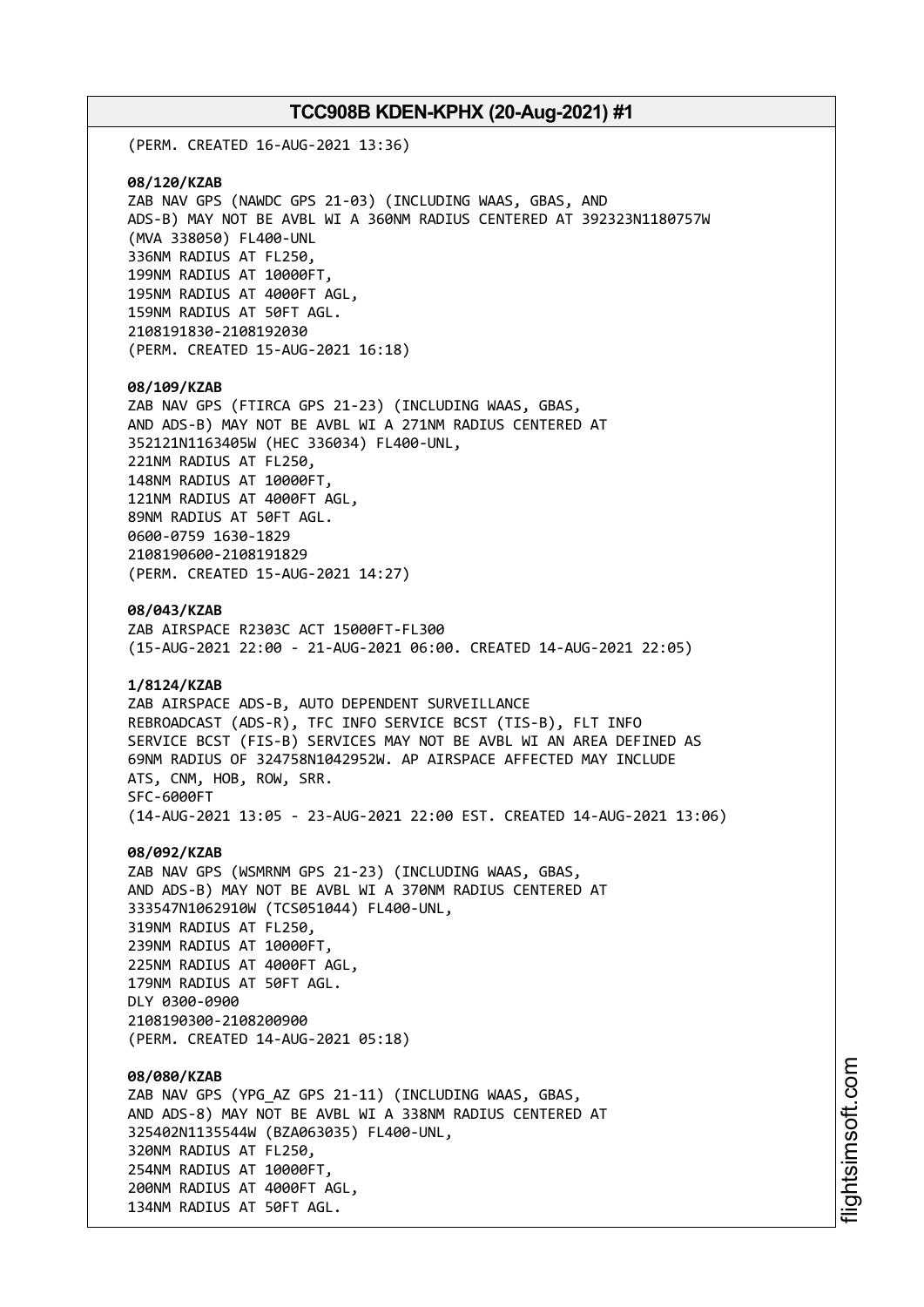DLY 2030-2230 2108162030-2108212230 (PERM. CREATED 13-AUG-2021 17:33)

### **08/159/KZAB**

ZAB AIRSPACE UAS WI AN AREA DEFINED AS 313353N1061720W (7.8NM W E35) TO 312807N1061241W (4.4NM SW E35) TO 312348N1060458W (7.9NM SE E35) TO 312303N1055949W (11.1NM SE E35) TO 312456N1055755W (11.1NM ESE E35) TO 313711N1061104W (6.4NM NNW E35) TO POINT OF ORIGIN SFC-400FT AGL DLY 0000-2359 (14-AUG-2021 00:00 - 28-AUG-2021 23:59. CREATED 13-AUG-2021 02:20)

### **08/127/KZAB**

ZAB OBST WIND TURBINE FARM WI AN AREA DEFINED AS 5.38NM RADIUS OF 311409N1021104W (6.5NM N E48) 3513FT (400FT AGL) NOT LGTD (10-AUG-2021 18:42 - 10-SEP-2021 23:59 EST. CREATED 10-AUG-2021 18:42)

#### **08/112/KZAB**

ZAB AIRSPACE AIRDROP WI AN AREA DEFINED AS 18NM RADIUS OF 302120N1023655W (FST141040) SFC-12000FT AGL DLY 1300-0200 (11-AUG-2021 13:00 - 24-AUG-2021 02:00. CREATED 09-AUG-2021 15:31)

### **1/3057/KZAB**

ZAB TX..ROUTE ZAB. V234 DALHART (DHT) VORTAC, TX R-233 MEA 10000 BEYOND 68NM. DHT VOR R-233 UNUSABLE BEYOND 68 NM BELOW 10000. 2108070823-2308070823EST (PERM. CREATED 07-AUG-2021 08:23)

#### **08/097/KZAB**

ZAB AIRSPACE UAS WI AN AREA DEFINED AS 1NM EITHER SIDE OF A LINE FM 351412N1021957W (3.3NM ENE E52) TO 351400N1021108W (10.6NM E E52) SFC-300FT AGL DLY 1200-2330 (07-AUG-2021 12:00 - 31-AUG-2021 23:30. CREATED 06-AUG-2021 19:06)

#### **08/096/KZAB**

ZAB AIRSPACE UAS WI AN AREA DEFINED AS 1NM EITHER SIDE OF A LINE FM 351517N1012204W (3.3NM NE 55T) TO 351550N1004614W (11.0NM E 2E7) TO 351126N1003612W (4.4NM SE 2E7) SFC-300FT AGL DLY 1200-2330 (07-AUG-2021 12:00 - 31-AUG-2021 23:30. CREATED 06-AUG-2021 19:05)

### **08/095/KZAB**

ZAB AIRSPACE UAS WI AN AREA DEFINED AS 1NM EITHER SIDE OF A LINE FM 351245N1021241W (9.5NM ESE E52) TO 352141N1015828W (13.7NM NW TDW) SFC-300FT AGL DLY 1200-2330 (07-AUG-2021 12:00 - 31-AUG-2021 23:30. CREATED 06-AUG-2021 19:04)

#### **08/094/KZAB**

ZAB AIRSPACE UAS WI AN AREA DEFINED AS 1NM EITHER SIDE OF A LINE FM 351412N1021957W (3.3NM ENE E52) TO 351400N1021108W (10.6NM E E52) SFC-300FT AGL DLY 1200-2330 (07-AUG-2021 12:00 - 31-AUG-2021 23:30. CREATED 06-AUG-2021 19:03)

#### **08/093/KZAB**

ZAB AIRSPACE UAS WI AN AREA DEFINED AS 1NM EITHER SIDE OF A LINE FM 352757N1005254W (10.5NM NNW PPA) TO 351755N1005305W (16.9NM WNW 2E7) TO 351516N1005606W (19.1NM E 2E7) TO 351034N1005625W (16.3NM NNW E34) SFC-300FT AGL DLY 1200-2330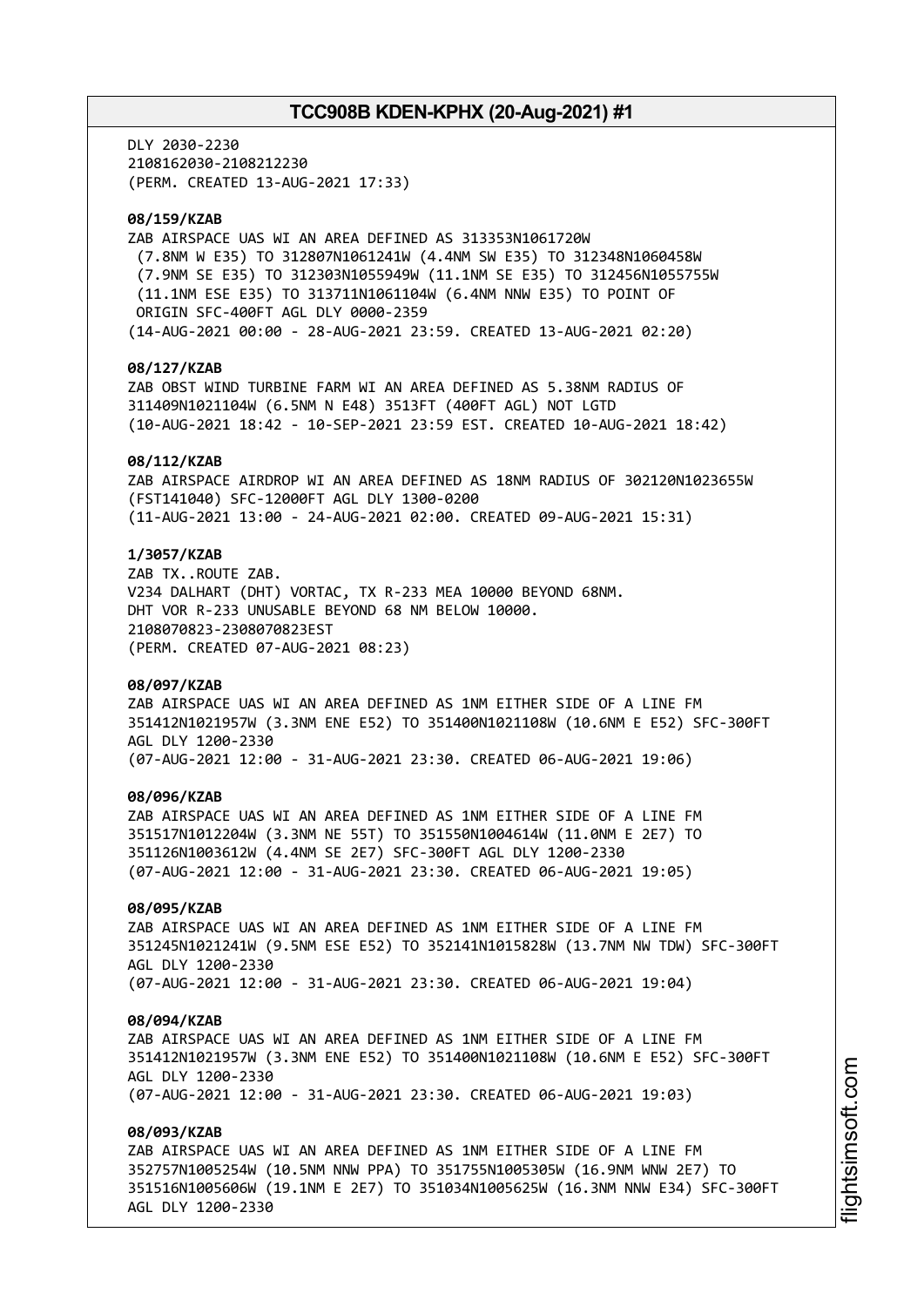(07-AUG-2021 12:00 - 31-AUG-2021 23:30. CREATED 06-AUG-2021 19:01)

**08/092/KZAB**

ZAB AIRSPACE UAS WI AN AREA DEFINED AS 1NM EITHER SIDE OF A LINE FM 351904N1002017W (10.4NM SW T59) TO 352230N1002234W (9.7NM WSW T59) TO 353716N1002126W (12.8NM NE T59) TO 353712N1001329W (10.2NM N T59) SFC-300FT AGL DLY 1200-2330 (07-AUG-2021 12:00 - 31-AUG-2021 23:30. CREATED 06-AUG-2021 19:00)

**08/091/KZAB**

ZAB AIRSPACE UAS WI AN AREA DEFINED AS 1NM EITHER SIDE OF A LINE FM 353541N1005156W (6.5NM ESE PPA) TO 352635N1005151W (12.1NM SE PPA) SFC-300FT AGL DLY 1200-2330 (07-AUG-2021 12:00 - 31-AUG-2021 23:30. CREATED 06-AUG-2021 18:39)

#### **08/089/KZAB**

ZAB AIRSPACE UAS WI AN AREA DEFINED AS 1NM EITHER SIDE OF A LINE FM 352902N1013739W (14.7NM NNE T45) TO 352912N1010238W (7.7NM SSW PPA) TO 353352N1010232W (3.8NM SW PPA) SFC-300FT AGL DLY 1200-2330 (07-AUG-2021 12:00 - 31-AUG-2021 23:30. CREATED 06-AUG-2021 18:36)

### **08/090/KZAB**

ZAB AIRSPACE UAS WI AN AREA DEFINED AS 1NM EITHER SIDE OF A LINE FM 353117N1005746W (5.6NM SSE PPA) TO 352758N1005752W (8.9NM SSE PPA) SFC-300FT AGL DLY 1200-2330 (07-AUG-2021 12:00 - 31-AUG-2021 23:30. CREATED 06-AUG-2021 18:36)

### **08/088/KZAB**

ZAB AIRSPACE UAS WI AN AREA DEFINED AS 1NM EITHER SIDE OF A LINE FM 354045N1011928W (3.5NM ESE BGD) TO 352952N1011113W (11.4NM SW PPA) TO 352933N1010244W (7.4NM SSW PPA) TO 352646N1005149W (11.6NM SE PPA) TO 352548N1003339W (11.0NM N 2E7) TO 352547N1001616W (3.7NM WSW T59) TO 352202N1001620W (6.2NM SW T59) TO 352233N1001145W (5.1NM SSW BGD) SFC-300FT AGL DLY 1832-2330 (06-AUG-2021 18:33 - 31-AUG-2021 23:30. CREATED 06-AUG-2021 18:33)

### **08/087/KZAB**

ZAB AIRSPACE UAS WI AN AREA DEFINED AS 1NM EITHER SIDE OF A LINE FM 353528N1005532W (3.7NM ESE PPA) TO 353530N1005130W (6.9NM ESE PPA) TO 354015N1004423W (7.1NM WSW 3E0) TO 353953N1003947W (4.1NM SW 3E0) SFC-300FT AGL DLY 1200-2330 (07-AUG-2021 12:00 - 31-AUG-2021 23:30. CREATED 06-AUG-2021 18:29)

## **08/086/KZAB**

ZAB AIRSPACE UAS WI AN AREA DEFINED AS 1NM EITHER SIDE OF A LINE FM 351753N1014438W (5.1NM NNW AMA) TO 352904N1013751W (14.7NM NW T45) TO 353801N1012612W (4.6NM SSW BGD) SFC-300FT AGL DLY 1200-2330 (07-AUG-2021 12:00 - 31-AUG-2021 23:30. CREATED 06-AUG-2021 18:27)

### **08/081/KZAB**

ZAB AIRSPACE UAS WI AN AREA DEFINED AS 1NM EITHER SIDE OF A LINE FM 352150N1013252W (8.9NM W T45) TO 353840N1012840W (5.1NM SW BGD) SFC-300FT AGL DLY 1200-2330 (07-AUG-2021 12:00 - 31-AUG-2021 23:30. CREATED 06-AUG-2021 16:05)

### **08/082/KZAB**

ZAB AIRSPACE UAS WI AN AREA DEFINED AS 1NM EITHER SIDE OF A LINE FM 351740N1014438W (4.8NM NNW AMA) TO 352902N1013707W (14.3NM NW T45) TO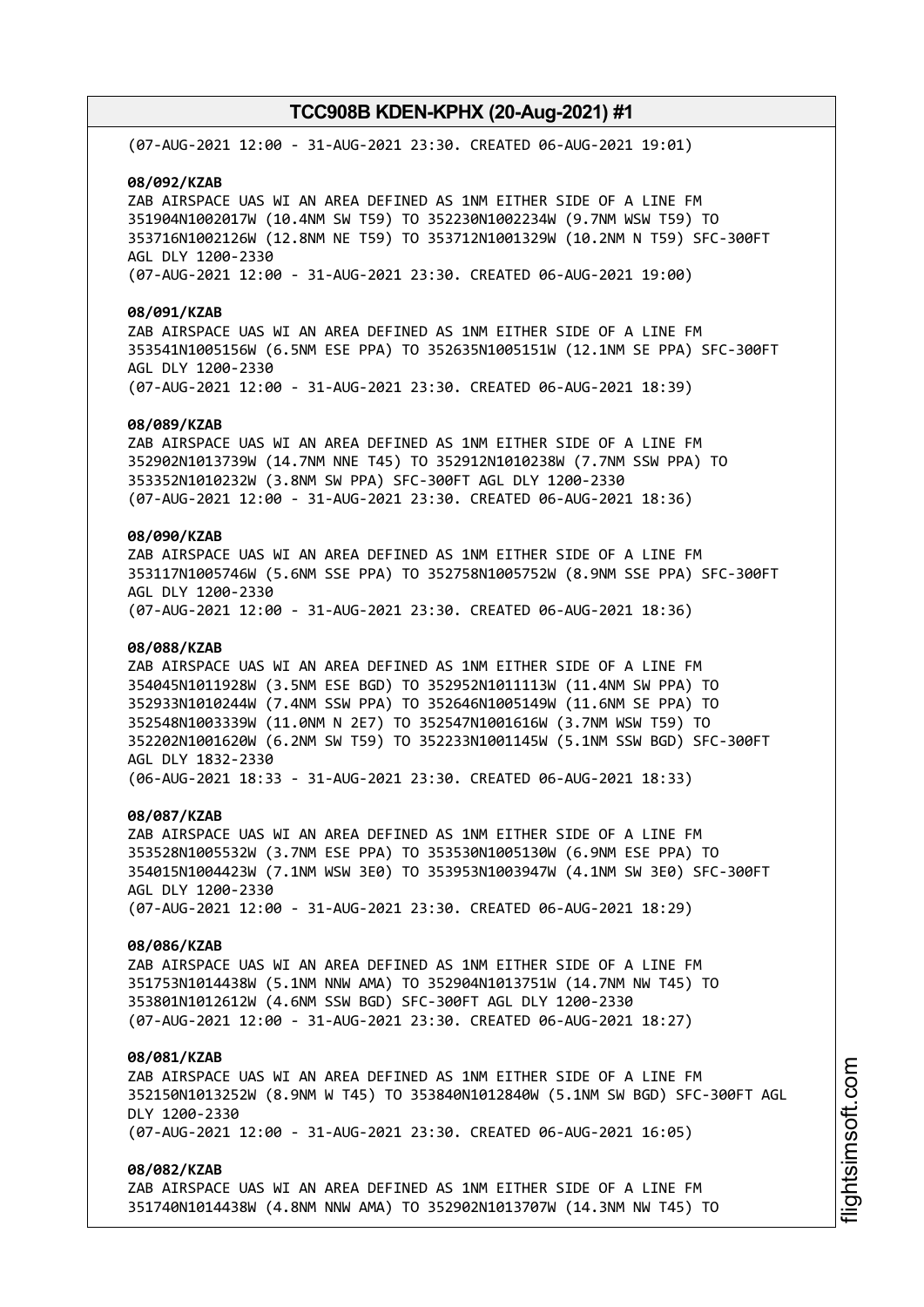354202N1013242W (7.2NM W BGD) TO 354203N1012743W (3.1NM W BGD) SFC-300FT AGL DLY 1200-2330 (07-AUG-2021 12:00 - 31-AUG-2021 23:30. CREATED 06-AUG-2021 16:05)

#### **08/080/KZAB**

ZAB AIRSPACE UAS WI AN AREA DEFINED AS 1NM EITHER SIDE OF A LINE FM 354519N1003310W (3.5NM NE 3E0) TO 354612N1003125W (5.2NM NE 3E0) TO 355032N1003030W (6.0NM ESE HHF) TO 355127N1002844W (4.3NM ESE HHF) SFC-300FT AGL DLY 1200-2330 (07-AUG-2021 12:00 - 31-AUG-2021 23:30. CREATED 06-AUG-2021 16:01)

## **08/078/KZAB**

ZAB AIRSPACE UAS WI AN AREA DEFINED AS 1NM EITHER SIDE OF A LINE FM 353956N1010138W (3.5NM NNW PPA) TO 354545N1010053W (9.0NM N 3E0) TO 354336N1005114W (9.8NM NW PPA) TO 354508N1004840W (10.4NM WNW 3E0) SFC-300FT AGL DLY 1200-2330 (07-AUG-2021 12:00 - 31-AUG-2021 23:30. CREATED 06-AUG-2021 16:01)

#### **1/1438/KZAB**

ZAB AZ..ROUTE ZAB. V528 PAYSO, AZ TO ST JOHNS (SJN) VORTAC, AZ MOCA 9900. 2108041929-2308041929EST (PERM. CREATED 04-AUG-2021 19:29)

### **07/328/KZAB**

ZAB OBST WIND TURBINE FARM WI AN AREA DEFINED AS 20NM RADIUS OF 354844N1015956W (4NM S DUX) 4024FT (350FT AGL) NOT LGTD (30-JUL-2021 20:57 - 31-AUG-2021 23:59. CREATED 30-JUL-2021 20:57)

#### **07/327/KZAB**

ZAB OBST WIND TURBINE FARM WI AN AREA DEFINED AS 20NM RADIUS OF 355943N1015134W (3NM S X43) 3877FT (350FT AGL) NOT LGTD (30-JUL-2021 20:57 - 31-AUG-2021 23:59. CREATED 30-JUL-2021 20:57)

### **07/326/KZAB**

ZAB OBST WIND TURBINE FARM WI AN AREA DEFINED AS 20NM RADIUS OF 355741N1014804W (5NM S X43) 3877FT (350FT AGL) NOT LGTD (30-JUL-2021 20:56 - 31-AUG-2021 23:59. CREATED 30-JUL-2021 20:56)

#### **07/325/KZAB**

ZAB OBST WIND TURBINE FARM WI AN AREA DEFINED AS 20NM RADIUS OF 360131N1015206W (2NM W X43) 3860FT (350FT AGL) NOT LGTD (30-JUL-2021 20:56 - 31-AUG-2021 23:59. CREATED 30-JUL-2021 20:56)

#### **07/324/KZAB**

ZAB OBST WIND TURBINE FARM WI AN AREA DEFINED AS 20NM RADIUS OF 362643N1015211W (4NM SW K49) 3844FT (350FT AGL) NOT LGTD (30-JUL-2021 20:55 - 31-AUG-2021 23:59. CREATED 30-JUL-2021 20:55)

### **07/323/KZAB**

ZAB OBST WIND TURBINE FARM WI AN AREA DEFINED AS 20NM RADIUS OF 362351N1012243W (9.4NM N E19) 3573FT (407FT AGL) NOT LGTD (30-JUL-2021 20:55 - 31-AUG-2021 23:59. CREATED 30-JUL-2021 20:55)

## **07/322/KZAB**

ZAB OBST WIND TURBINE FARM WI AN AREA DEFINED AS 5NM RADIUS OF 360135N1015400W (3.5NM W X43) 3912FT (350FT AGL) NOT LGTD (30-JUL-2021 20:54 - 31-AUG-2021 23:59. CREATED 30-JUL-2021 20:54)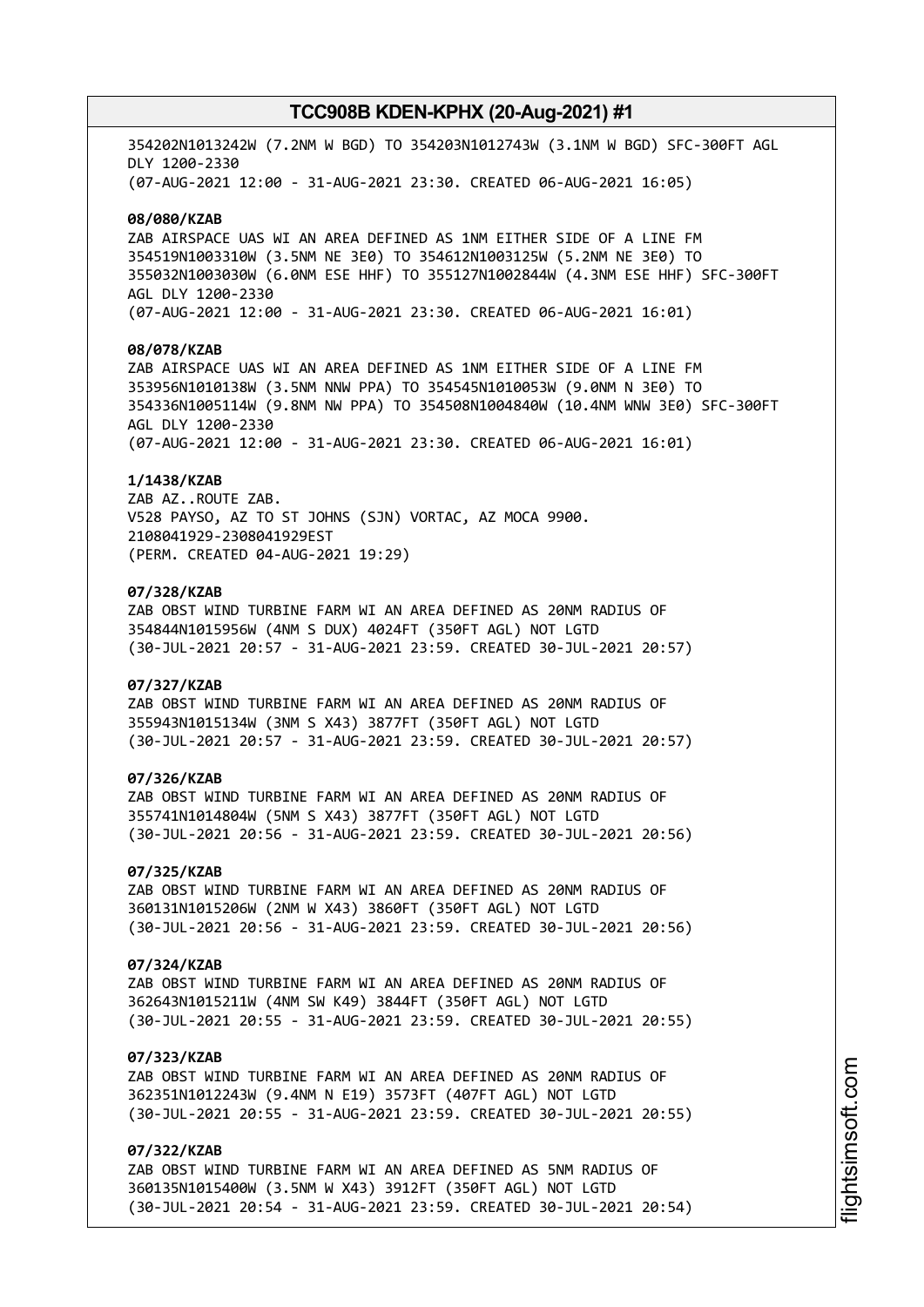## **07/316/KZAB**

ZAB OBST WIND TURBINE FARM WI AN AREA DEFINED AS 15NM RADIUS OF 351709N1021904W (35NM E PNH) 4027FT (410FT AGL) NOT LGTD (30-JUL-2021 07:46 - 30-AUG-2021 23:59. CREATED 30-JUL-2021 07:46)

## **07/302/KZAB**

ZAB OBST WIND TURBINE FARM WI AN AREA DEFINED AS 1.86NM RADIUS OF 351534N1072256W (29.7NM E GNT) 8416FT (400FT AGL) NOT LGTD (29-JUL-2021 06:33 - 27-AUG-2021 23:59 EST. CREATED 29-JUL-2021 06:34)

### **1/8222/KZAB**

ZAB NM..ROUTE ZAB. J184 DEMING (DMN) VORTAC, NM R-274 TO BUCKEYE (BXK) VORTAC, AZ R-090 NA EXCEPT FOR ACFT EQUIPPED WITH SUITABLE RNAV SYSTEM WITH GPS. DMN VORTAC AND BXK VORTAC UNUSABLE AT CHANGE OVER POINT. 2106071330-2306071324EST (PERM. CREATED 07-JUN-2021 13:31)

### **1/9110/KZAB**

ZAB AZ..ROUTE ZAB. V395 U.S. BORDER TO NOGALES (OLS) VOR/DME, AZ MOCA 6700. 2105031443-2305011443EST (PERM. CREATED 03-MAY-2021 14:44)

#### **1/6802/KZAB**

ZAB AZ..ROUTE ZAB. V190 GRINE, AZ TO PEAKS, AZ MOCA 7200. 2104281431-2304271431EST (PERM. CREATED 28-APR-2021 14:33)

### **03/187/KZAB**

ZAB OBST WIND TURBINE FARM WI AN AREA DEFINED AS 11NM RADIUS OF 342048N1052729W (20.5NM SW N17) 7165FT (599FT AGL) NOT LGTD 2103191623-2111042359 (PERM. CREATED 19-MAR-2021 16:23)

**02/353/KZAB** ZAB AIRSPACE PJE WI AN AREA DEFINED AS 15NM RADIUS OF MZJ SFC-FL250 (23-FEB-2021 19:32 - 23-FEB-2022 23:59. CREATED 23-FEB-2021 19:32)

### **1/8899/KZAB**

ZAB AZ..ROUTE ZAB. V16 BUCKEYE (BXK) VORTAC, AZ TO PERKY, AZ MEA 5300. V16 PERKY, AZ TO PHOENIX (PXR) VORTAC, AZ MEA 4400. 2101291617-2301271617EST (PERM. CREATED 29-JAN-2021 16:18)

### **1/8559/KZAB**

ZAB AZ..ROUTE ZAB. T306 BUCKEYE (BXK) VORTAC, AZ TO PERKY, AZ MEA 5300. T306 PERKY, AZ TO PHOENIX (PXR) VORTAC, AZ MEA 4400. 2101281747-2301261747EST (PERM. CREATED 28-JAN-2021 17:49)

### **01/298/KZAB** ZAB AIRSPACE UAS WI AN AREA DEFINED AS 2NM EITHER SIDE OF A LINE FM EWM345008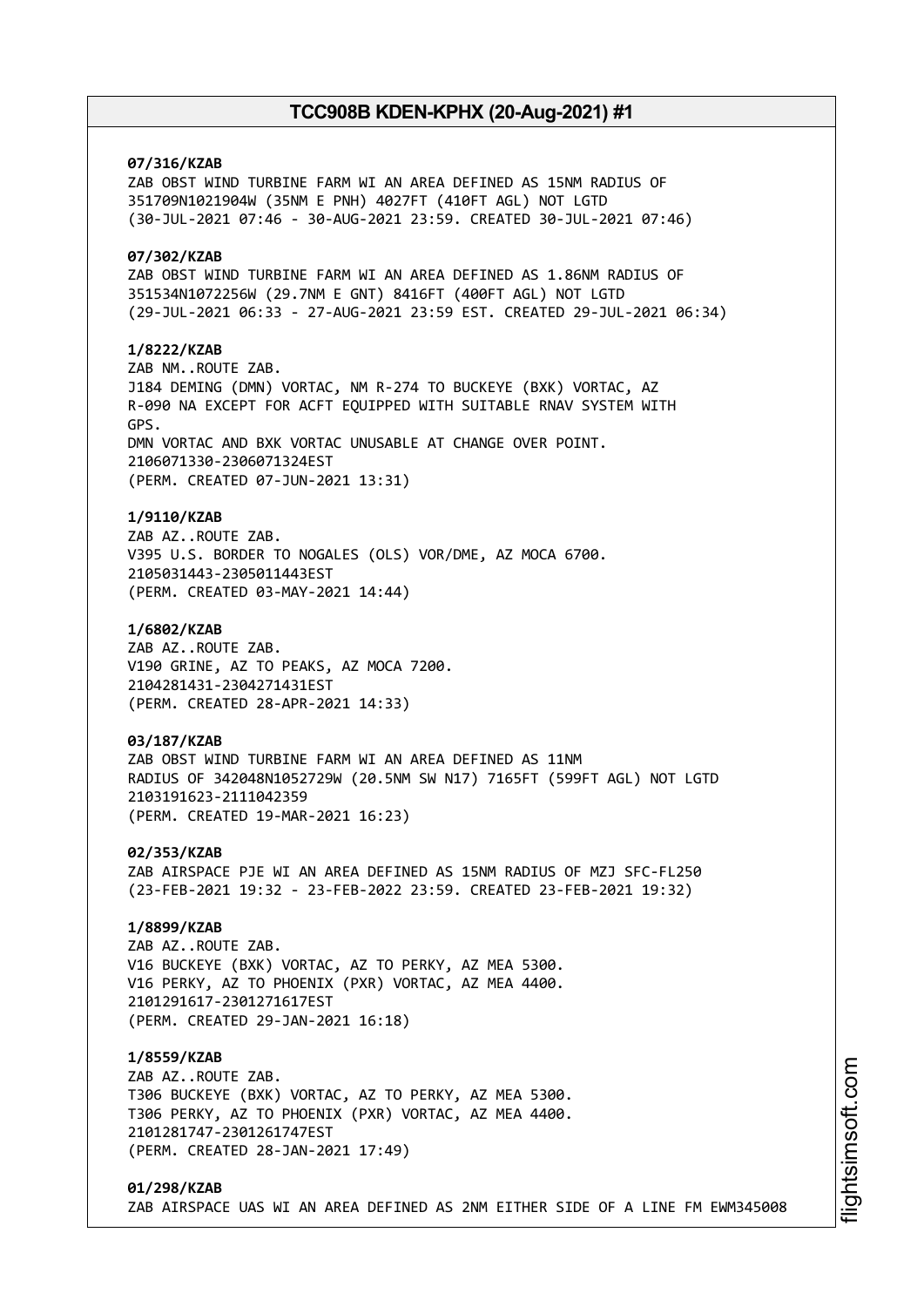TO BWS179025 SFC-15000FT AGL (28-JAN-2021 00:01 - 31-DEC-2021 23:59. CREATED 27-JAN-2021 20:29) **1/4550/KZAB** ZAB TX..ROUTE ZAB. V81 DALHART (DHT) VORTAC, TX R-312 MEA 14000 BEYOND 87NM. DHT VOR UNUSABLE R-312 UNUSABLE BEYOND 87 NM BELOW 14000. 2101151942-2301151942EST (PERM. CREATED 15-JAN-2021 19:42) **1/4548/KZAB** ZAB TX..ROUTE ZAB. V12 VEGGE, TX MRA AT VEGGE 7000 EXCEPT FOR DME EQUIPPED AIRCRAFT. DHT VOR R-159 UNUSABLE BELOW 7000. (15-JAN-2021 19:42 - 15-JAN-2023 19:42 EST. CREATED 15-JAN-2021 19:42) **1/4547/KZAB** ZAB TX..ROUTE ZAB. V402 SIDER INT, TX MRA AT SIDER 7000 EXCEPT FOR DME EQUIPPED AIRCRAFT. DHT VOR R-146 UNUSABLE BELOW 7000. (15-JAN-2021 19:42 - 15-JAN-2023 19:42 EST. CREATED 15-JAN-2021 19:42) **01/044/KZAB** ZAB AIRSPACE PJE WI AN AREA DEFINED AS 10NM RADIUS OF TFD125018 (9NM SSW E60) SFC-17999FT (05-JAN-2021 16:18 - 31-DEC-2021 23:59. CREATED 05-JAN-2021 16:18) **01/043/KZAB** ZAB AIRSPACE PJE WI AN AREA DEFINED AS 5NM RADIUS OF TFD094024.4 (7.1NM E E60) SFC-11500FT (05-JAN-2021 16:14 - 31-DEC-2021 23:59. CREATED 05-JAN-2021 16:14) **01/042/KZAB** ZAB AIRSPACE PJE WI AN AREA DEFINED AS 10NM RADIUS OF TFD049017 (8.2NM NE CGZ ) SFC-17999FT (05-JAN-2021 16:08 - 31-DEC-2021 23:59. CREATED 05-JAN-2021 16:08) **0/8428/KZAB** ZAB TX..ROUTE ZAB ZFW. V14 WINNS INT, TX TO CAPRO INT, NM MRA 9000. LBB VORTAC UNUSABLE BELOW 9000. (10-NOV-2020 14:57 - 10-NOV-2022 14:57 EST. CREATED 10-NOV-2020 14:57) **0/7381/KZAB** ZAB NM..ROUTE ZAB. V264 TUCUMCARI (TCC) VORTAC, NM R-233 TO CORONA (CNX) VORTAC, NM R-051 MOCA 9200. 2010231538-2210231538EST (PERM. CREATED 23-OCT-2020 15:38) **0/9857/KZAB** ZAB NM..ROUTE ZAB. V263 ALBUQUERQUE (ABQ) VORTAC, NM TO SANTA FE (SAF) VORTAC, NM MEA 9400. V62 ZIASE, NM TO SANTA FE (SAF) VORTAC, NM MEA 9400. 2007151241-2207151241EST (PERM. CREATED 15-JUL-2020 12:42)